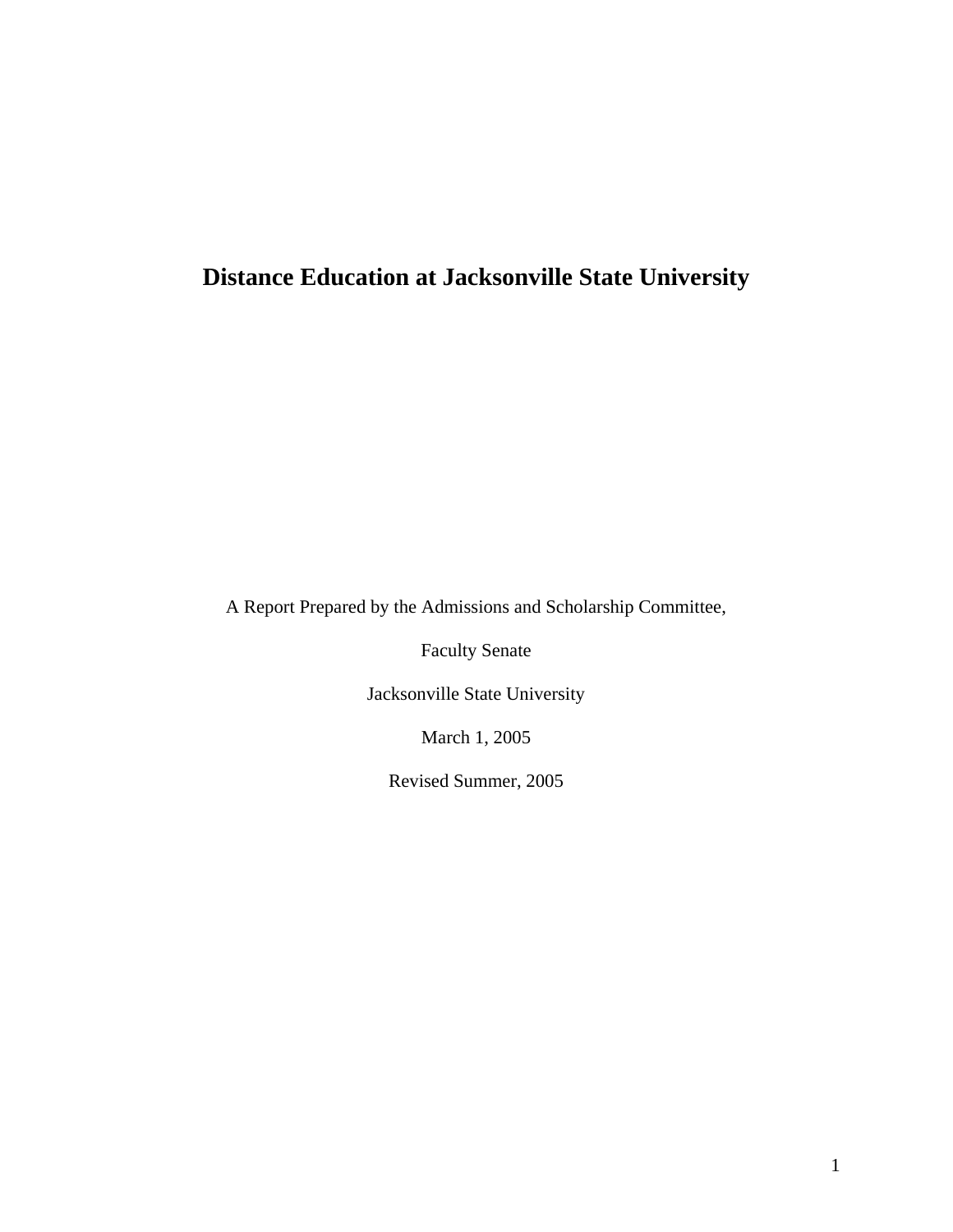Since its inception in 1997, JSU's Distance Education Program has experienced startling growth. In its first year, ninety-seven students registered in DE courses ("49.6 Increase"); in fall, 2004, 2,093 were enrolled ("Office of Distance Education"). Such progress is crucial to the University's development: given the intensive marketing efforts among colleges and universities and the proliferation of higher education online, JSU has to offer programs over the web to remain competitive. The University's Office of Distance Education and its Director, Dr. Frank King, have done an impressive job of nurturing the program through its formative years; thanks to their efforts, a broad range of General Education courses now are offered over the web, as well as seven degree programs, including three at the Master's level ("Online Programs").

In entering this new academic environment, Distance Education's administrators have had to devote themselves primarily to the hammer-and tongs work of getting things in place and underway. But they have also laid the foundations for establishing and maintaining the program's quality. In *Jacksonville State University Distance Education Plans, Policies and Procedures* (*PPP*), a document which has existed in various drafts for some time, intellectual and pedagogical standards for JSU's Distance Learning courses are outlined, as well as mechanisms for their application. Though the *PPP* has yet to be ratified by University administration, a good deal of what the document calls for has been implemented. The Distance Learning Advisory Committee, "a representative body of the faculty in matters related to distance education" (*PPP* 20), has been established; and instruments for assessing student and faculty satisfaction with Distance Education (*PPP* 34) have been developed and applied.

Understandably, much remains to be done. In an endeavor as large and complex as the establishment of a university program for Distance Learning, policies and operating procedures can be refined only after things are up and running. Now, after nine years of experience and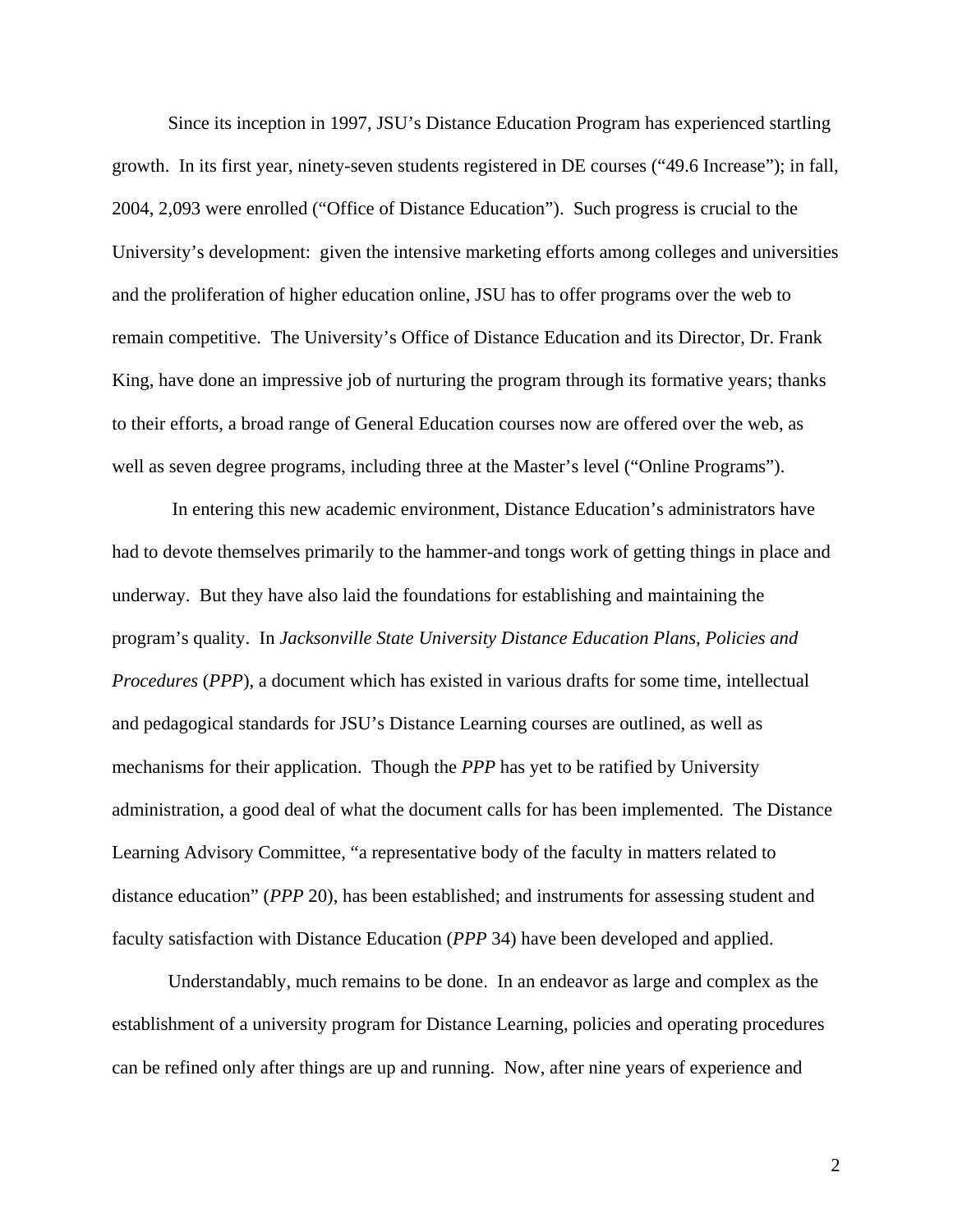data-gathering, the University should address these issues. The broad guidelines articulated in the most recent *PPP* draft should be defined in specific terms, and the PPP ratified as a component of University policy.

Because these changes pertain more to pedagogical issues of curriculum, teaching and learning than to Distance Education technology, they fall outside the purviews of the Director of Distance Education, a level III administrative position, and of the Office of Distance Education, which functions primarily as a service unit providing technological support. These decisions must be made by University administration, by a committee so charged by the University, or by the respective colleges. To facilitate these decisions**,** the Faculty Senate offers the following recommendations:

**1. Refine and strengthen the process for approval of DE courses and programs**. At present, only proposed DE courses and programs not in the JSU *Catalogue* undergo academic review; proposed DE offerings of classroom courses already in the *Catalogue* do not. This practice ignores one of the fundamental principles established consistently in the research on Distance Education pedagogy and learning: that teaching, learning, and testing in DE classes are profoundly different processes than in traditional classroom offerings. The differences are, in fact, "fundamental," and "systemic" (Miller and King 287).

Devising a successful DE course involves far more than merely putting the materials from a successful classroom course online. As Gary Berg notes in *Why Distance Learning?,*  effective Distance Education "requires a total revolution of pedagogical understanding" (156). In other words, when DE classes succeed--that is, when they provide their students the same opportunities for effective learning as successful classroom courses--materials, teaching, and testing methods, must be rethought, and strategically adapted to Distance Education formats.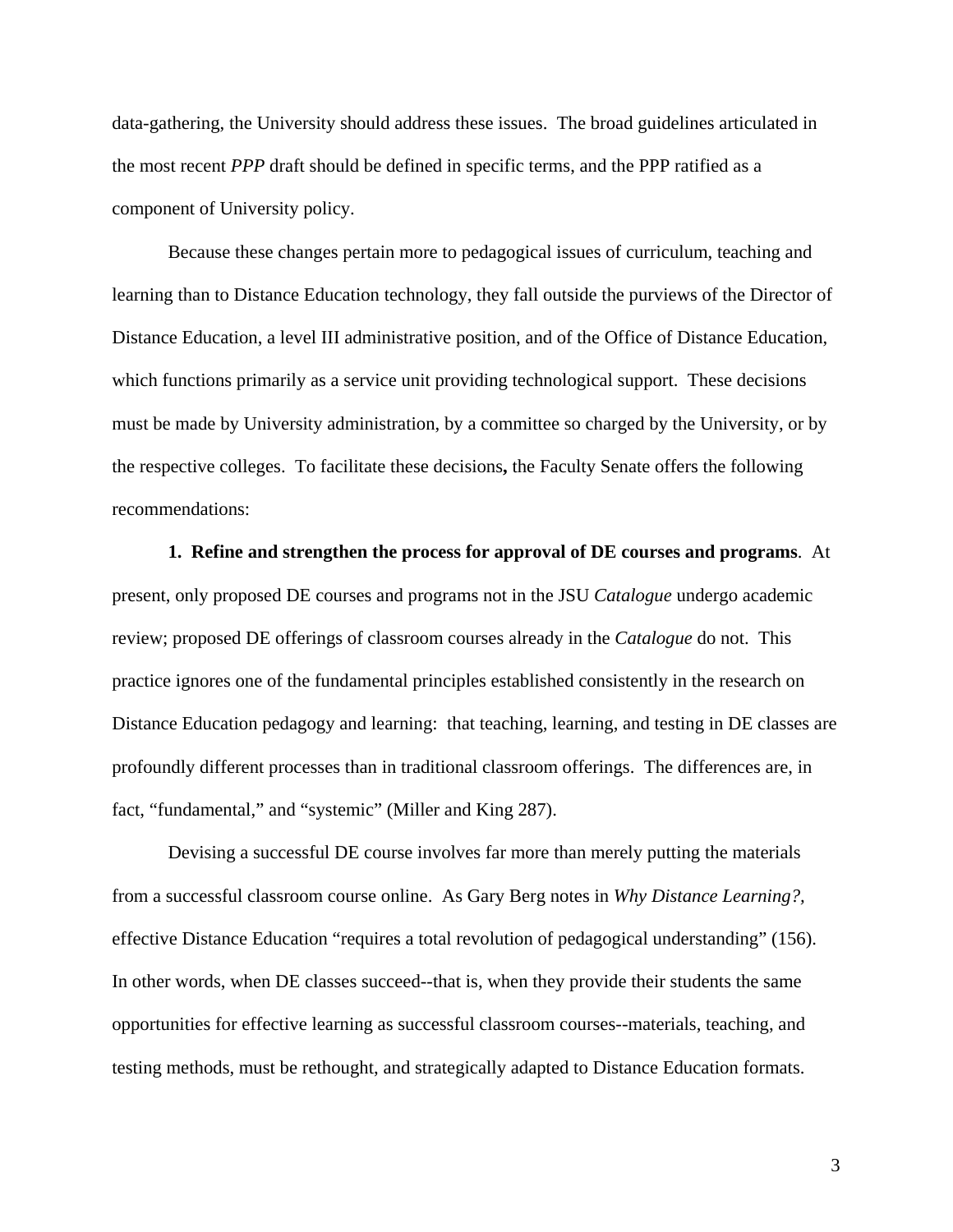Thus, a Distance Learning class in Survey of American Literature is, in its pedagogic nature, a distinct course from the corresponding classroom version, and must be evaluated as such. Institutions such as Auburn University acknowledge this fact by requiring that proposed online offerings of current courses undergo full academic review at the college and the university levels. As stated in Auburn's *Comprehensive Policies and Procedures: Distance Education Programs and Courses,* 

> [w]hen a course is reconfigured for delivery via distance education methods, it shall be reviewed by the appropriate curriculum review procedures outlined by the specific department and college/school, and by Academic Affairs (Curriculum Committee, Graduate Council). (3)

This same policy should be enacted at JSU. The University acknowledges the essential difference between DE courses and classroom offerings by providing stipends to faculty who develop Distance Learning courses (no stipends are given when faculty develop new classroom courses): it must also acknowledge the fact by submitting all proposed DE courses to review. This would strengthen conformity to SACS requirements as well: these stipulate that a college or university must "[a]ssure that electronically offered programs and courses meet institutionwide standards, both to provide consistent quality and to provide a coherent framework for students" (4).

The review process should attend particularly to the ways in which teaching, learning, and examinations have been modified by and for DE formats. Required usage of a form which specifically addresses these issues, such as The Office of Distance Education's "Faculty Checklist for Proposed Degree and Certificate Programs," would enable those submitting and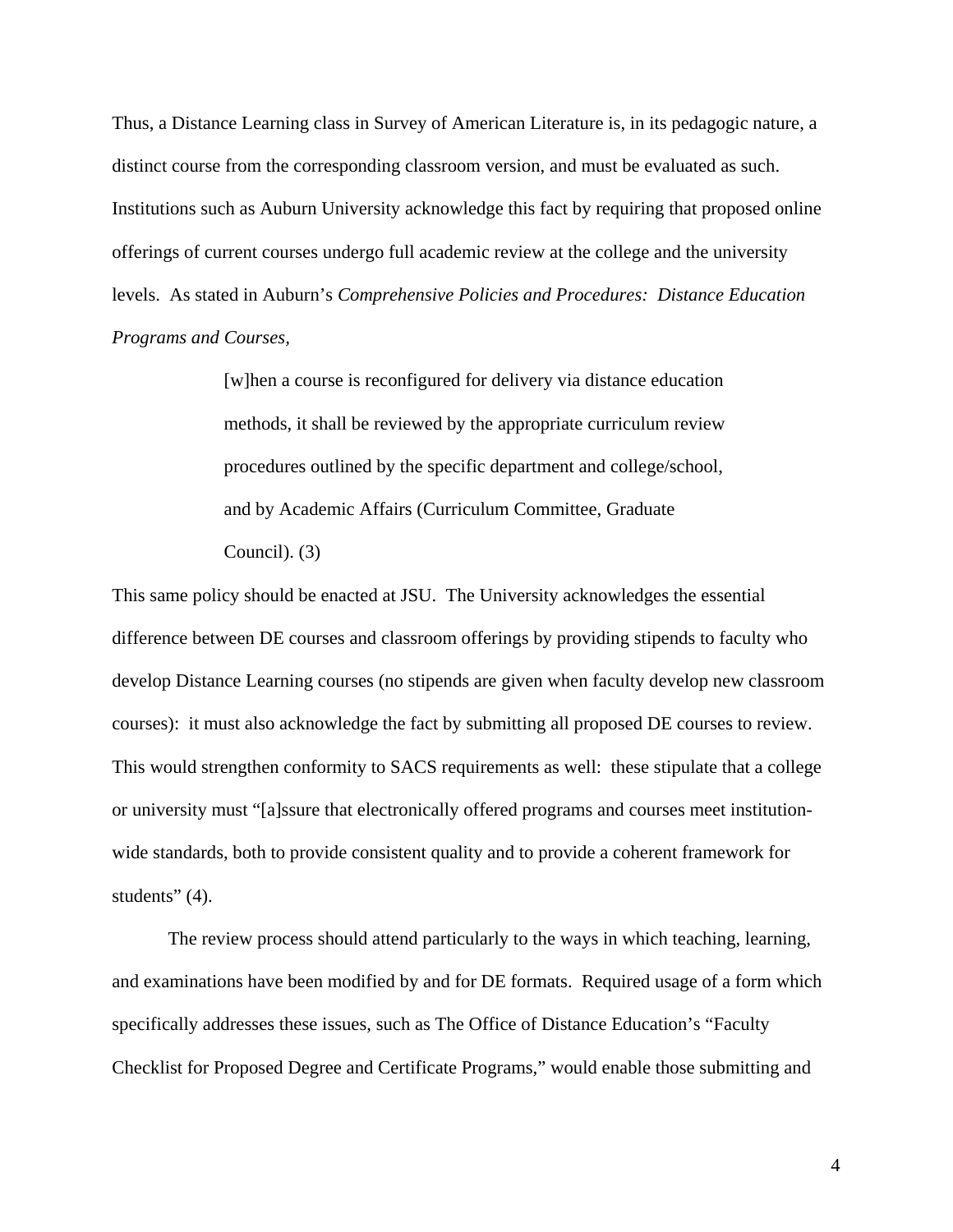those evaluating to conceptualize in more detail the translation of a course from classroom to DE formats.

## **2. Broaden and Strengthen the Charge of the Distance Learning Advisory**

**Committee.** Given the complexities of teaching, learning, and testing in DE courses, ensuring quality can be especially problematic (Miller and King 292-293). The Office of Distance Education makes every effort to train faculty in utilizing Distance Learning formats in their courses, and to address whatever technical problems arise. However, maintaining the effectiveness of the actual teaching, learning, and testing in Distance Learning remains the purview of JSU faculty. As the *PPP,* following SACS' "Distance Education: Policy Statement" *verbatim*, asserts, "faculty assumes responsibility for and exercises oversight regarding distance education, ensuring both the rigor of the programs and the quality of instruction" (21). Yet in the current draft of the *PPP*, the means whereby faculty may exercise this responsibility remain loosely defined, and relatively little opportunity for faculty oversight or influence is provided.

In the current Distance Education infrastructure, the sole body devoted specifically to DE oversight is the Distance Learning Advisory Committee. According to the *PPP,* "the committee serves as a representative body of the faculty in matters related to distance education" (20). As such, it constitutes the central means whereby faculty exercise responsibility for and oversight of the pedagogical facets of Distance Education. At present, however, faculty constitute less than a third of the body, comprising just five of its sixteen members. Of the remaining eleven, six are administrators (a dean and five department heads), three are staff, and two are students. Dr. King and Dr. Louise Clark, the Committee Chair, both have recommended that an additional faculty member, representing the Senate, be added, and the Senate very much appreciates their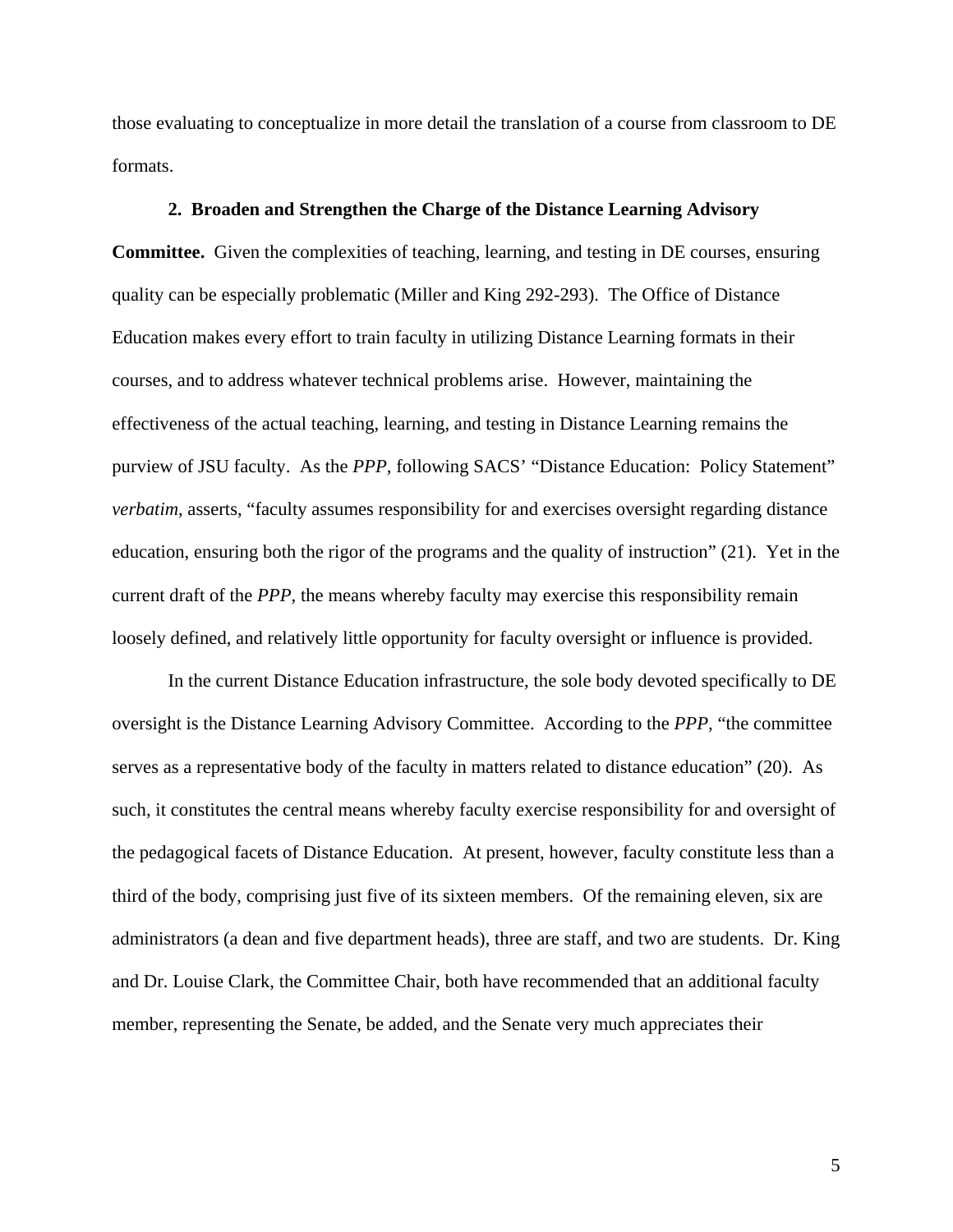recommendation. Even then, however, faculty's representation would only equal administration's.

The Committee's charge and purview are confined as well. While its purpose is to "assist the Director in ensuring a quality program" (*PPP* 9), the concept is currently articulated in distinctly limited terms. As defined in the *PPP*, the Committee's sole function is to offer advice to the Director of Distance Learning regarding whatever faculty and student concerns about the DE program come before the Committee. This is the entire range of the body's influence; beyond this, it has no responsibilities, nor does it have power to initiate oversight activities of its own. Thus, the scope of its activity is quite narrow, and reactive rather than proactive in nature.

The limited and marginal role of the Committee in DE operations is reflected in the sketchy accounts of its status and activities in University documents. Though apparently one of the University's standing committees, it is not identified as such in the University's *Faculty Handbook* (see Section 1.5.7). Statements concerning its meeting schedule are confusing**.**  According to the *PPP,* page nine, "[t]he Committee will meet frequently[...]"; page 133 of the University *Self -Study* states that, "[t]he Distance Education Advisory Committee meets monthly [...]," while page 210 indicates that the body "meets at least once per semester [...]"; in the Office of Distance Education's report of activities in the Distance Learning program for 2003-2004, no reference to the Committee appears ("Office of Distance Education"). If the Distance Learning Advisory Committee is to be an integral component of DE operations, perhaps its status and activities should be treated with more consistency.

For the Committee to fulfill faculty responsibilities for DE oversight, at least four measures need to be undertaken: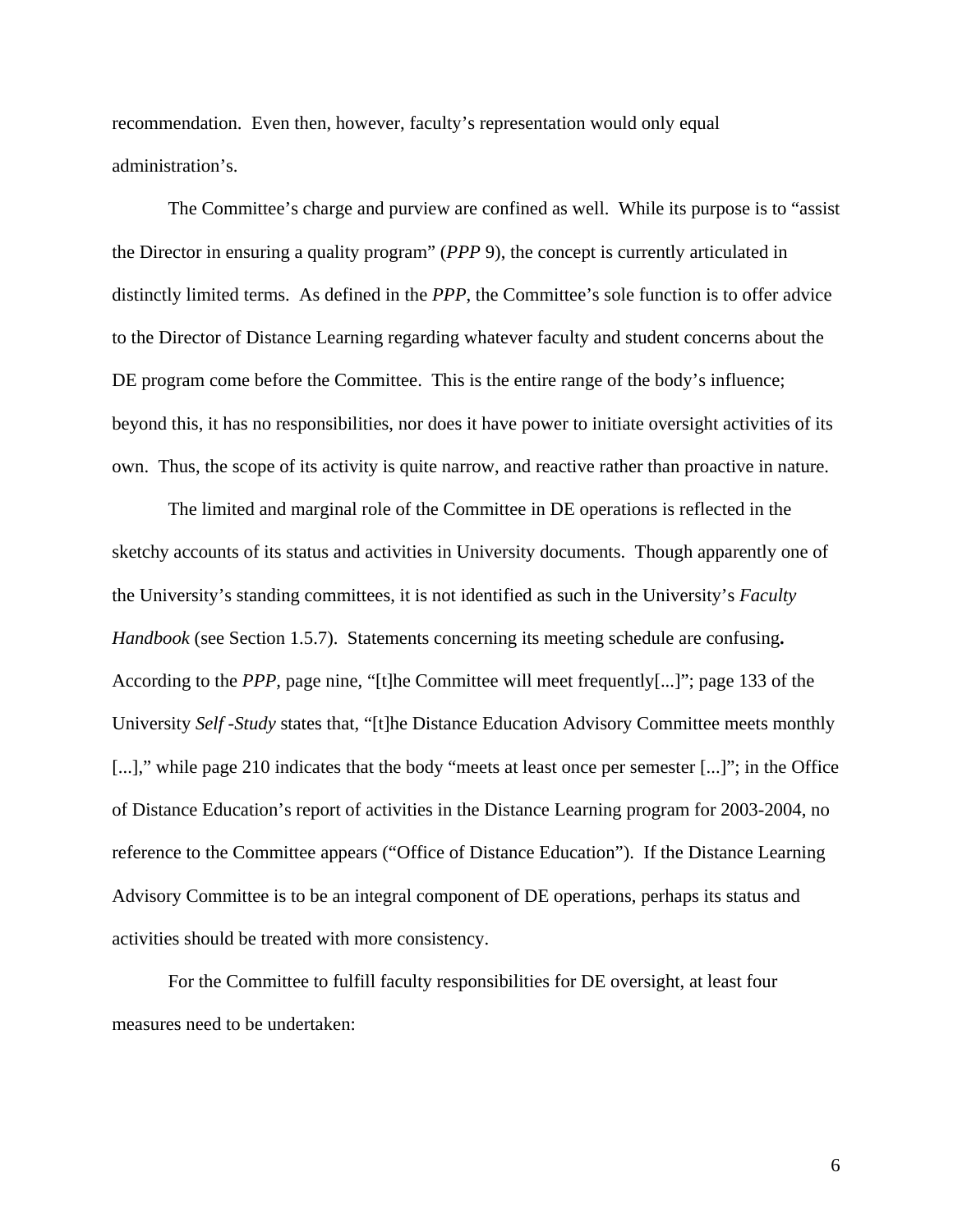(1.) Faculty representation on the Committee should be increased. Since this body serves as the primary means whereby JSU's teachers ensure the quality of teaching, learning, and testing in the DE program, faculty should constitute a majority of its members. The particulars of the Committee's apportionment should be made policy, and entered in the *PPP* as such.

(2.) To provide for effective faculty oversight of the DE program as stipulated by SACS, the Committee's purview should be broadened, and made proactive. It should be empowered by the University to conduct periodic review of DE courses and programs. This would enable the Committee to exercise more effectively the responsibility of faculty to "ensur[e...] both rigor of the programs and the quality of instruction" in DE courses (SACS Distance Education, June 2003).

The process could be implemented in various ways. It might involve annual evaluation of and response to assessment data gathered in DE courses, as is the current practice at the University of West Georgia. Each year, UWG's Distance and Distributed Education Steering Committee**,** the equivalent of JSU's Distance Learning Advisory Committee**,** reexamines the institution's DE goals and expected outcomes in conjunction with DE assessment results, and makes recommendations ("Effectiveness Evaluation 2003-2004" 1). Comparison of course materials such as syllabi, assignments, and examinations from DE classes and corresponding classroom offerings is another possibility. To apprise the University of its findings, the Committee should report annually to The Council of Deans, or to the Vice President for Academic and Student Affairs. Such revisions in the Committee's purview would enhance our compliance with SACS guidelines, and strengthen our position with the various accreditation bodies.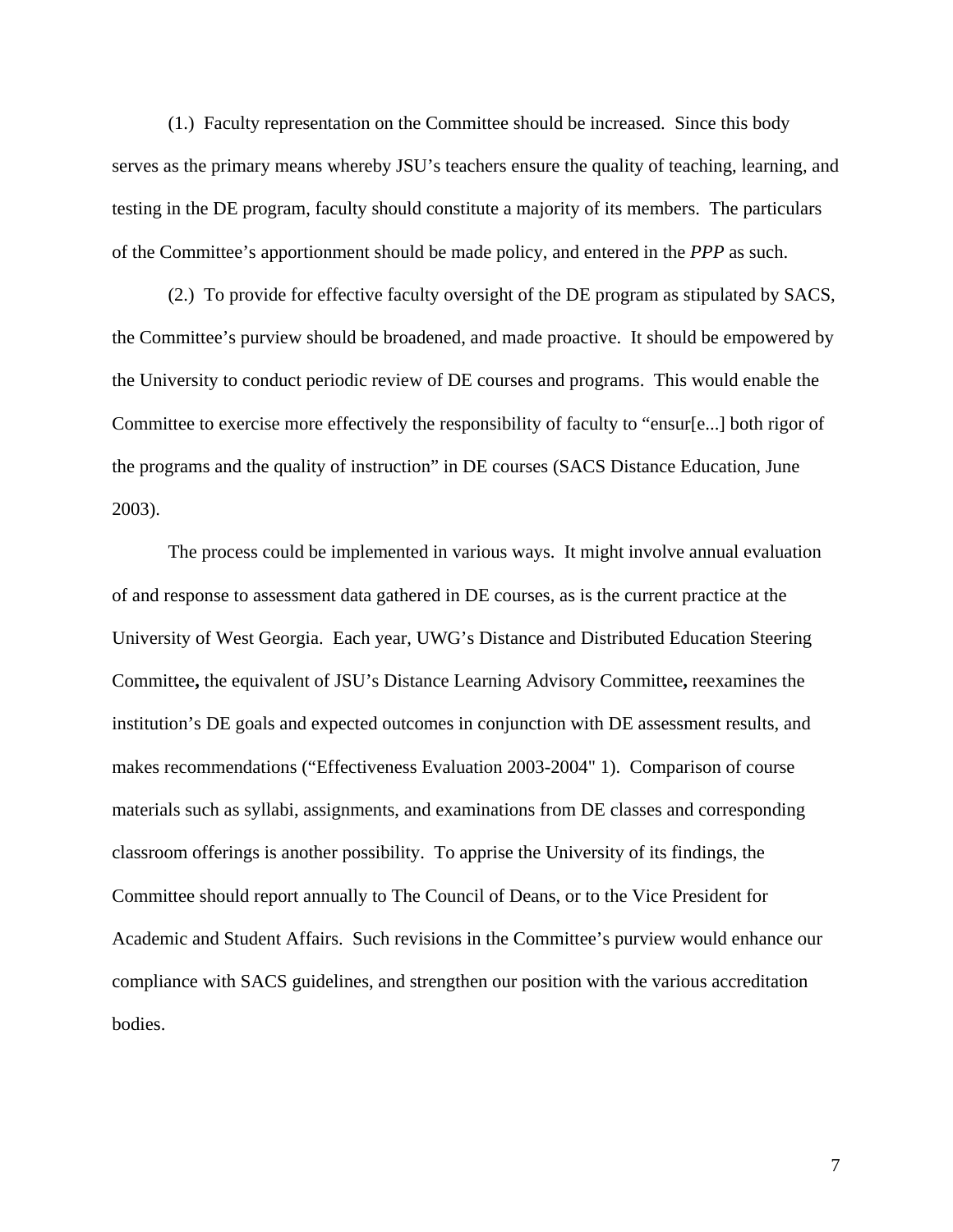(3.) In selecting and implementing strategies for quality assurance, the Committee should work closely with the Office of Institutional Research and Assessment. Their expertise in the gathering, configuration, and interpretation of data will be valuable to the Committee in providing effective oversight of pedagogy in the DE program.

(4.) Revisions in the charge to the Distance Advisory Committee should be made by University administration, and entered in the *PPP*. The status of the Distance Learning Advisory Committee as a University standing committee should be defined as well, and established as such in *PPP* and the *Faculty Handbook*.

#### **3. Require Training for All DE Faculty and All Heads of Departments Offering DE**

**Courses.** Given the substantial differences between teaching in Distance Education and teaching in the classroom, the quality of training in DE pedagogy given to new DE faculty is crucial. "In changing from traditional classrooms to distance education, the revamping of pedagogical methods is more critical that [sic] any technical or software issues that may arise" (Miller and King 290-291). To address this need, various colleges and universities have developed certification programs devoted specifically to training classroom teachers to teach online; seventeen such programs, including one at the University of Maryland, are currently listed by the Distance Education Clearinghouse at <http://www.uwex.edu/disted/certificates.html> (Carnevale, "Learning Online").

JSU's Office of Distance Education provides a variety of instruction and support materials for DE faculty. The DE website includes links to other sites devoted to Distance Learning issues, such as a Blackboard demo course, training information, online courses offered with Southern Regional Electronic Campus (SREC), and questions DE instructors frequently ask. The Office provides online tutorials for those faculty about to enter training in Blackboard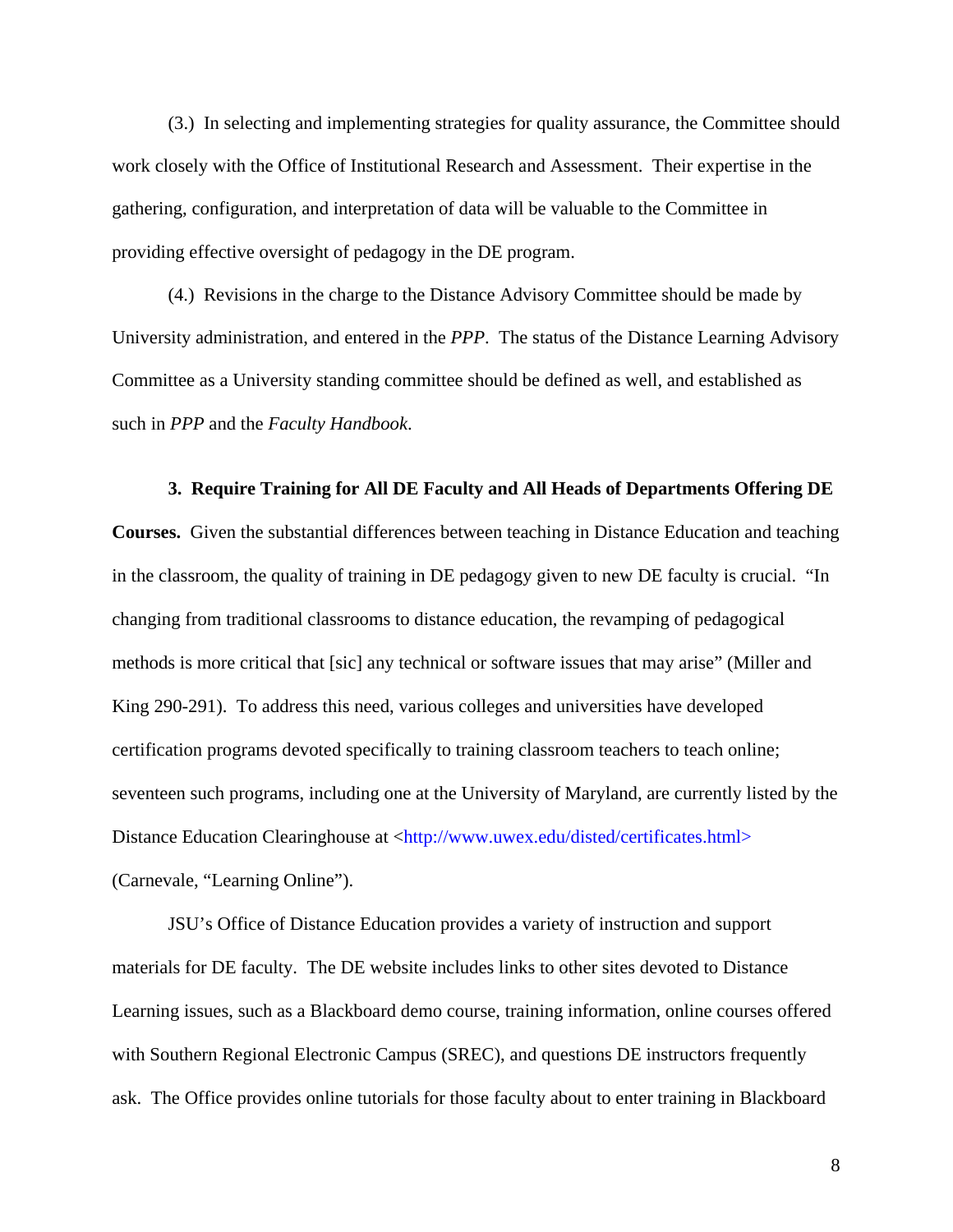as well, and each year offers three levels of instruction in Blackboard training, followed by individual training in instructional design. In these individual sessions, Ms. Sherri Restauri works with the faculty member to adapt materials, pedagogy, and assignments of the particular course to DE formats. With the rapid growth of the Distance Learning program, an additional position in instructional design is badly needed, so that faculty have more access to training and advice in conducting their Distance Education courses. A recommendation also has come to the Admissions and Scholarship Committee that DE training for faculty teaching online should be conducted in large part online, so that these new teachers experience learning as online students themselves.

Not all first-time DE faculty take advantage of the instructional resources which the Office of Distance Education provides: only sixty to seventy-five percent attend workshops or individual training. To ensure that our Distance Learning students receive the most effective instruction possible, the University should require participation of all first-time DE faculty in the workshops and in individual training. Instruction in Distance Learning pedagogy should also be mandatory for chairs of all departments which offer DE courses. Because department chairs bear substantial responsibility for ensuring the quality of their respective curricula, they must have an informed awareness of the opportunities and pitfalls inherent in Distance Learning, and of the most effective means of addressing these. Such understanding will strengthen their capacities for ensuring quality.

**4. Define a General Format for All DE Syllabi.** A thoughtfully prepared syllabus contributes substantially in any course, but in DE classes, syllabi take on heightened importance. If student and teacher never meet, the student-teacher relationship is particularly tenuous: "[o]ne of the concerns consistently voiced about distance education is the lack of human contact, and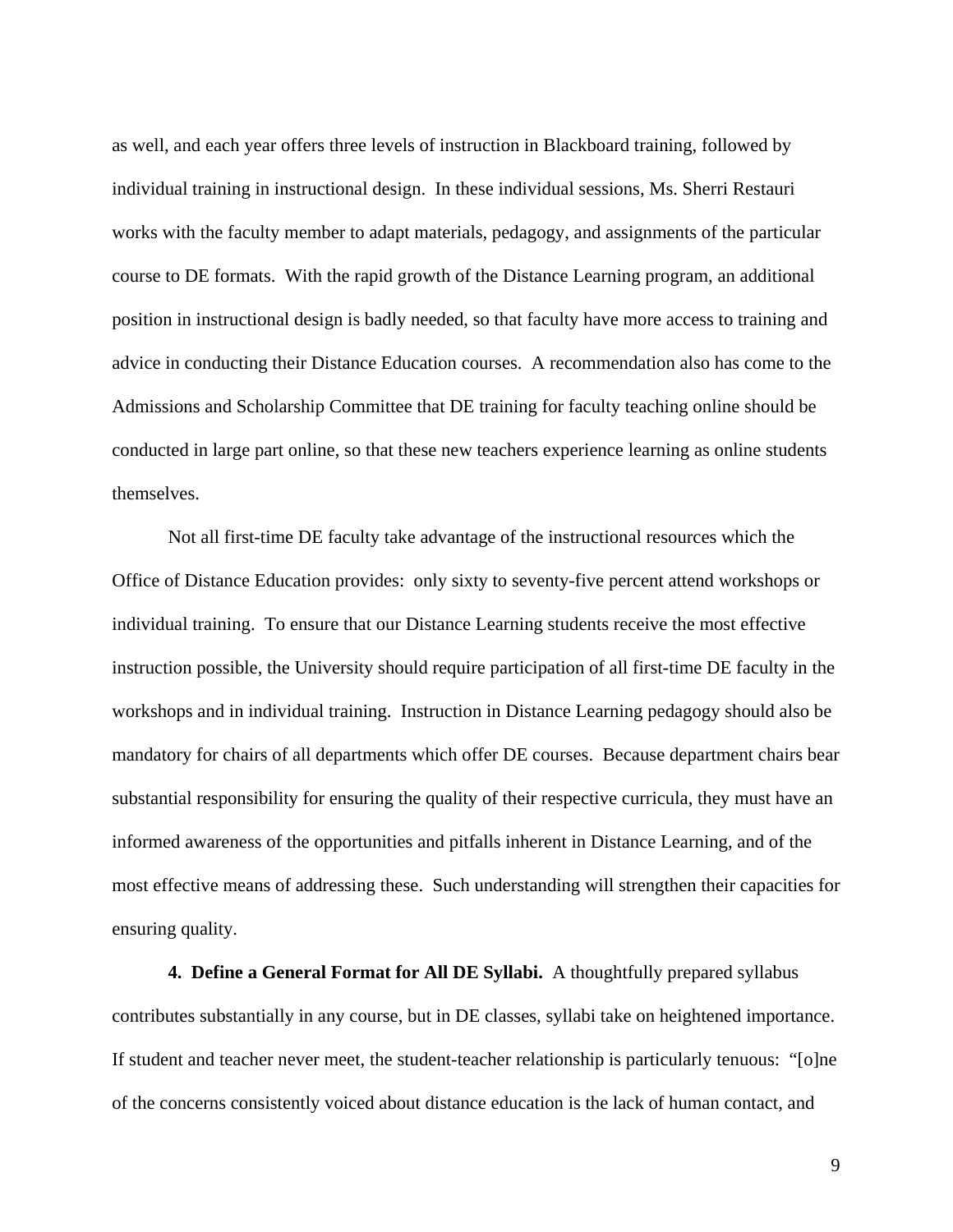feelings of isolation" (Miller and King 290). Thus, Distance Learning students need, from the outset, strong, consistent indication of their instructors' expectations, and, perhaps more importantly, of their instructors' commitment to their education (Carr). Under these circumstances, a syllabus which establishes the particulars--course objectives, policies, requirements, texts, reading assignments, deadlines, types and methods of examinations, grading, guidelines for student-teacher contact--is crucial. This not only provides the student precise indications of teacher expectations and course standards; it affirms the teacher's active involvement in her/his students' intellectual development.

Different Distance Education programs acknowledge the particular importance of DE syllabi in different ways. At the University of Georgia, faculty are required to submit a "Course Guide" for each of their DE classes; this provides a biographical statement about the teacher, course overview defining the objectives, policies, texts, etc., and the assignment of a variable number of "lessons, manageable units of study, presenting the course content and assignments" (idl [sic] 3). The Distance Learning Office of Auburn University requires "a complete, detailed syllabus" of any course before it will be considered; this must provide not only the above information, but explanation of "all pedagogical methods expected to be used" (*Comprehensive Policies and Procedures* 13).

No such JSU requirements for course syllabi have been established in the current *PPP*  draft. While a "Best Practices Checklist" is distributed in workshops for new DE faculty, the University does not require that syllabi for Distance Learning courses follow a given format, nor that they be submitted for review, either before or while the courses are offered. According to information brought to the Admissions and Scholarship Committee, the absence of such a requirement has resulted in substantial inconsistencies in DE syllabi. Whereas some are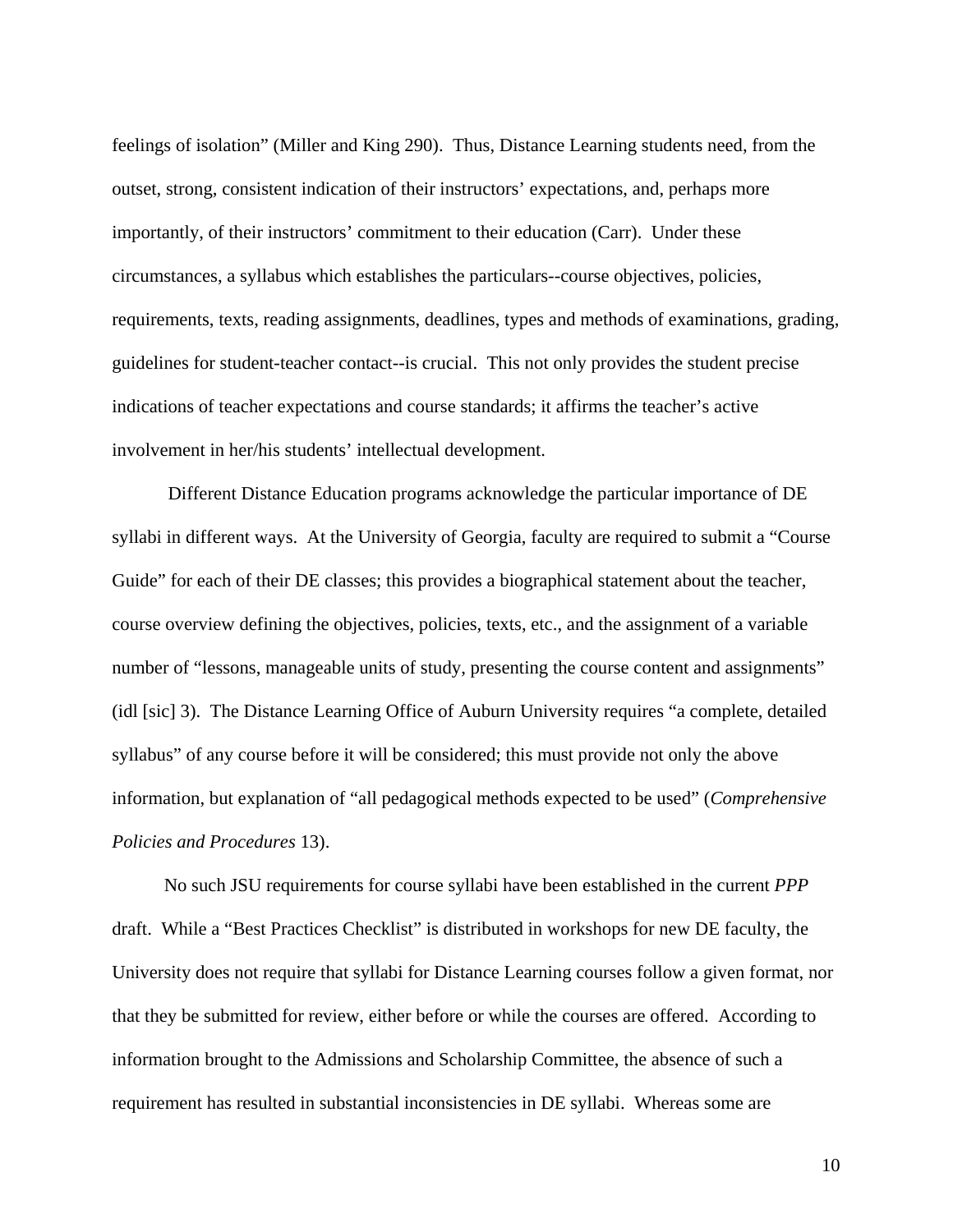carefully developed, providing all the necessary specifics, including explanation of interaction with the instructor, others are brief and extremely general. To ensure that all syllabi in Distance Learning courses are as complete and as helpful to students as possible, the University should implement requirements similar to those of the University of Georgia and of Auburn University. The Distance Learning Advisory Committee, as part of its broadened role, should be asked to develop a required format or template for DE syllabi. These specifications would be generic, identifying the types, not the nature, of information to be provided; as such, they would represent no infringement on an individual teacher's decisions regarding course content or pedagogy.

Syllabi in the specified format should be submitted to the Distance Learning Advisory Committee at the beginning of each term. At least one question on the student survey conducted in DE courses should address student satisfaction with course syllabi.

## **5. Define Specific Policies Governing Attendance, Academic Honesty, and**

**Proctoring in DE Classes.** Distance Learning courses usually require greater discipline and more careful time management than classroom courses. Like many colleges and universities, JSU strives to make students aware of this: our Office of Distance Education provides an online questionnaire "Is Distance Learning Right for You?" so that potential DE students can assess their capacities to perform effectively. Nevertheless, many students still do poorly in Distance Learning classes or drop them, because they do not acknowledge these facts.

To reduce the effects of this problem, the University or its colleges should establish an attendance policy for online courses. This would prescribe particular amounts of student participation within specified periods; for example, students might be required to sign on and perform given activities three or four days in each week. A stipulation of this sort would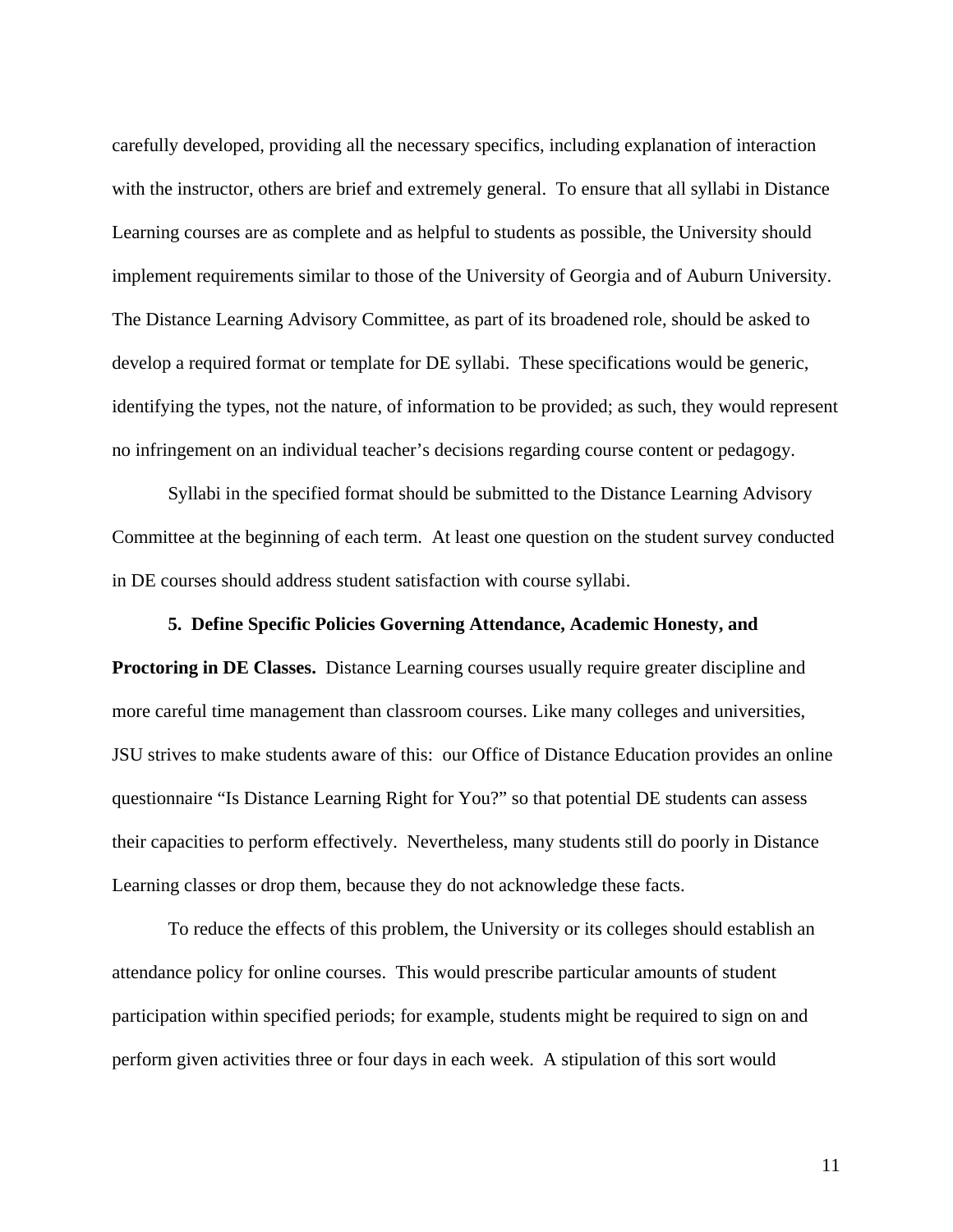promote consistent student involvement in online classes, reduce attrition, and eliminate submission of multiple assignments at the ends of terms.

A stronger stance on academic honesty in Distance Learning courses is needed as well. Because problems of plagiarism and student collusion are harder to control in virtual classrooms than in traditional ones, the University should establish a rigorous policy which defines the different sorts of plagiarism and collusion, provides examples, and requires that students acknowledge their understanding of the policy. This would be included in the *Student Handbook*  under "University Policies II. Academic Honesty," and posted on the University's Distance Education website. As an example of such a policy, one JSU administrator recommends the policy employed by the University of Liverpool's Distance Learning program (See Appendices A and B).

Concerns have also been raised with the Admissions and Scholarship Committee regarding the proctoring of examinations. While the Office of Distance Education has published proctoring guidelines to assist students and faculty in identifying and securing viable proctors <http://distance.jsu.edu/DLProctoring.htm>, these guidelines have apparently been interpreted in conflicting ways. To eliminate confusion or misinterpretation and to assure integrity of testing, the University should strengthen and clarify the language in the DE proctoring policy, and include the revised policy in the *PPP* to be ratified by the University.

**6. Establish Limits on DE Class Sizes.** Perhaps the most basic and consistent finding to emerge in the research on DE pedagogy involves the added time required to teach effectively online. "Increased time demands, as an impediment to distance education, is a continuous theme throughout distance education literature. Instructors spend significantly more time teaching an online course than that spent on a traditional course" (Miller and King 289). The reasons for this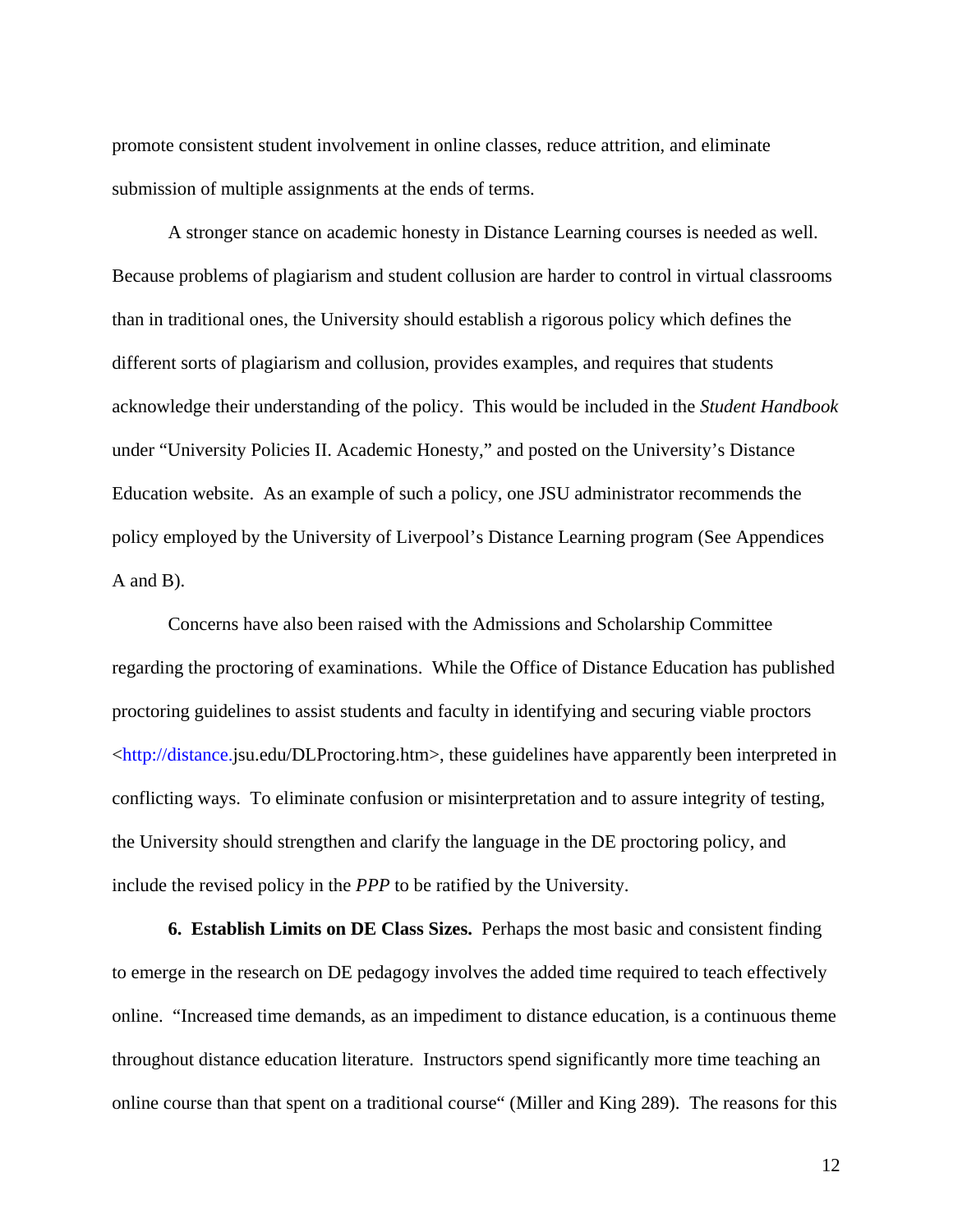are inherent in every Distance Education course. Given the distinctive nature of the student/teacher exchange in courses conducted online, teaching and grading, when approached conscientiously, simply are far more time-consuming than in corresponding classroom offerings. DE teachers must adapt to the fact that their students pose questions or comments or submit assignments 24 hours a day, seven days a week; "online teaching tends to be more spread out and constant, often interrupting other activities" (Carnevale, "Whether Online"). Teacher responses also take more time to articulate and to convey in online classes than in classroom offerings– particularly when they purposefully address issues of critical thinking/ higher order reasoning, especially those in the humanities and the liberal arts, involving ethics, aesthetics, or metaphysics (Durden). Finally, research indicates time and again that DE students learn most effectively when they feel that they are in close and consistent contact with their teacher: "[i]ndeed, frequent entry and postings [are] reported to be a critical requirement of the instructor for successful online courses" (Miller and King 287). "[S]uccessful distance-education professors email their students frequently and respond to e-mail messages promptly, hold regular office hours–whether online or in person–and develop personal touches to make contact with their students [...]" (Carr).

If Distance Learning faculty are to have the time to address these circumstances effectively, and to provide "collegiate level learning [...] appropriate to the rigor and breadth of the degree or certificate awarded by the institution," (SACS 4), then class sizes must be rigorously controlled. According to a report on a yearlong study issued by faculty at the University of Illinois, "good teaching is possible online, but only by lowering student- toinstructor ratios [...] to counteract the disadvantages of teaching at a distance. [...S]uccessful online courses feature low student-to faculty ratios" (qtd in Young). Research on this issue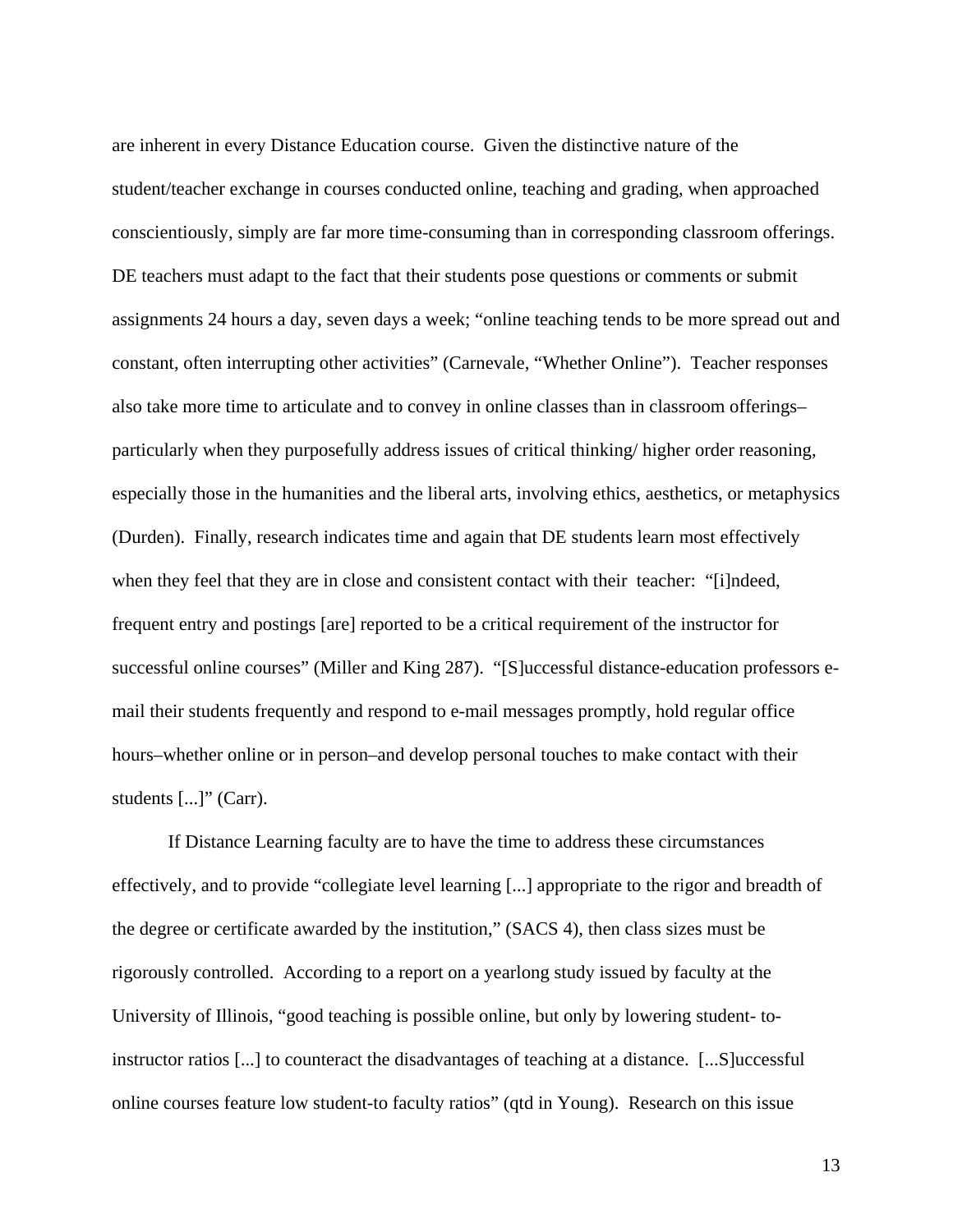repeatedly confirms that, to be viable learning experiences, classes in Distance Education formats must comprise no more than twenty- five students. Whenever they are larger, varying degrees of breakdown ensue. Teachers communicate less with their students, in less effective ways; they require less work of their students, of less quality, and provide less response, of less quality. Ultimately, students learn less.

At present, JSU's Distance Education program offers a considerable number of courses with enrollments far beyond twenty five. A cursory review of fall, '04, DE classes, conducted *via* the JSU mainframe 7 December, 2004, indicated thirteen distance learning courses with enrollments of thirty-five or more. Four of these were at the advanced undergraduate level; five were graduate courses. One 500-level course had 48 students enrolled; another had 86. In spring, '05, the situation was essentially identical. In a review conducted *via* the JSU mainframe 9 January, 2005, one course, in the 400-G range, had a student capacity of 70 undergraduates and 20 graduates; another, at the 500 level, offered 90 seats. During preregistration for fall, '05, circumstances remained unchanged. A brief review conducted *via* the JSU mainframe 21 June, 2005, indicated multiple online graduate courses with capacities of 50. In one instance, a single professor was scheduled to teach four different graduate courses online, one of which is in research methods, with 50 seats each.

When numbers reach these heights, the obstacles to effective teaching, learning, and testing become substantial, particularly at the graduate level. While surveys conducted in JSU's DE courses indicate that they are as rigorous as those offered online, comments from JSU faculty and administrators to the Senate's Admissions and Scholarship Committee, concerning large sizes of particular Distance Learning classes and the ensuing problems, indicate this is not always the case. According to one administrator, students in certain DE courses at the graduate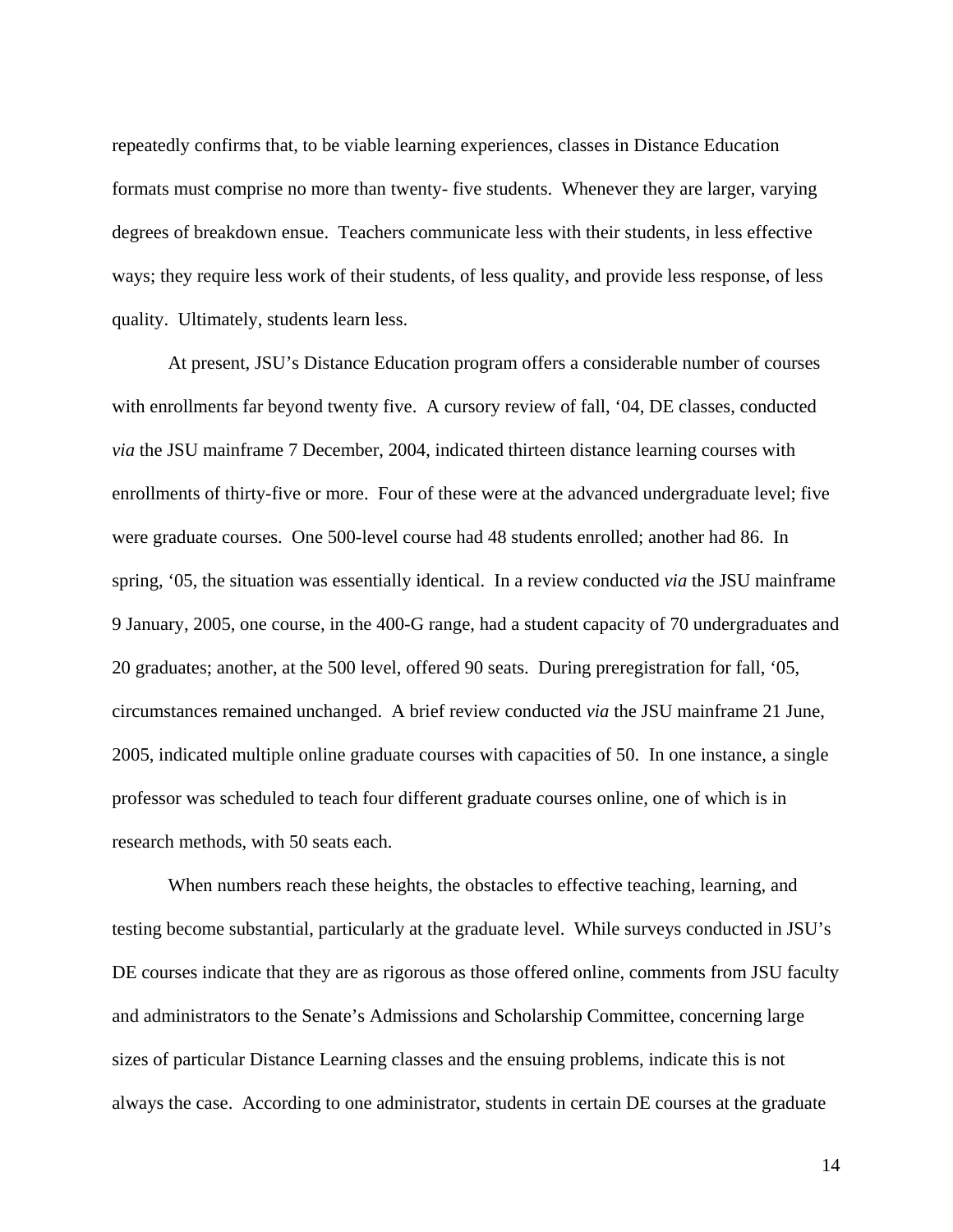level perceived the material as simpler and tests as easier than in classroom offerings. The students also believed that they emerged from these courses with inferior training.

If the University is committed to fulfilling its claims that "[a]cademic standards for all programs or courses offered electronically are the same as those for other courses [...]," and that "[s]tudent learning in programs delivered electronically should be comparable to student learning in programs offered at the campus [...]" (*PPP* 24), it must conscientiously control class sizes in courses offered in DE formats. In particular, courses offered entirely online must be kept to a maximum enrollment of twenty-five.

**7. Strengthen Advisement Concerning DE Courses.** To succeed in Distance Learning classes, students must be particularly mature. As various authorities note, successful DE students are "self-regulated and self-directed"; they must be "more active participants in their learning than their traditional education counterparts, and must take on the responsibility for their own learning in order to be successful" (Miller and King 289). Students who lack these capabilities find Distance Learning especially difficult; without the structured classroom routine, they lack the impetus to perform adequately. "[...L]ess successful students have reported neglecting their studies because the courses were 'out of sight, out of mind' (qtd. in Miller and King 289). High attrition rates often associated with Distance Learning (Miller and King 286) are another result.

In light of these facts, strong academic advisement becomes crucial. The institution must make every effort to inform potential Distance Learning students of the self-motivation and discipline they will need to perform effectively in Distance Education courses. In particular, traditional college students who live locally should be made aware that Distance Learning requires more of them in terms of these capabilities than corresponding classroom offerings. To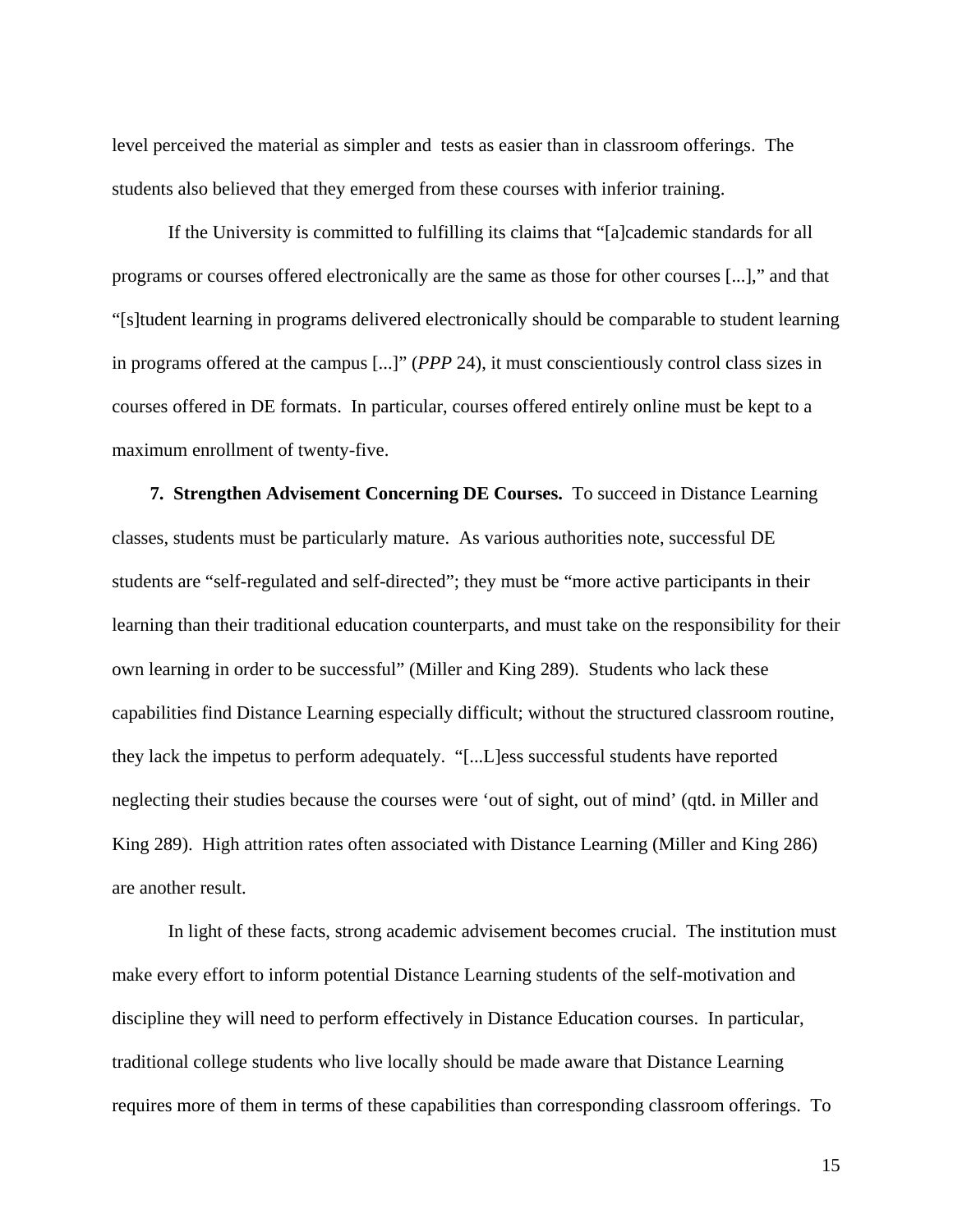enable students to assess their capacities for success in DE classes, advisors also should direct students to the Office of Distance Education's questionnaire, "Is Distance Learning Right for You?" available at JSU's Distance Learning website.

A proactive approach to DE advisement will require some revisions to various University publications and training. Advisement materials, such as "Academic Advisement: Quick Reference," should emphasize the particular abilities students must bring to Distance Learning classes. Training sessions for academic advisors, including those preparing faculty mentors who work with incoming students during orientation, should include segments on Distance Education as well.

With revisions such as these to the advisement process, students will enter Distance Education courses with a stronger understanding of what will be required.

**8. Diversify the Assessment of Distance Learning.** One of the fundamental principles of academic assessment is that, to be accurate and meaningful, assessment must employ various methods (Miller and King 294). In the classroom setting, possibilities range from portfolios to surveys to exit examinations, to capstone courses, to development and measurement of rubrics. However, colleges have found it difficult to adapt the range of possibilities to Distance Learning environments (Carnevale, "Assessment").

Such is the case at JSU: at present, our DE program relies primarily on a single assessment method – surveys of students and of teachers. Though the information derived from this source is valuable, it is limited to the perceptions of students and faculty. There is no measurement of learning outcomes *per se***.** This is not to say that individual DE students and the DE program are not evaluated. Knowledge acquired by individual students in each Distance Learning course is measured in a variety of ways--examinations, essays, notebooks, class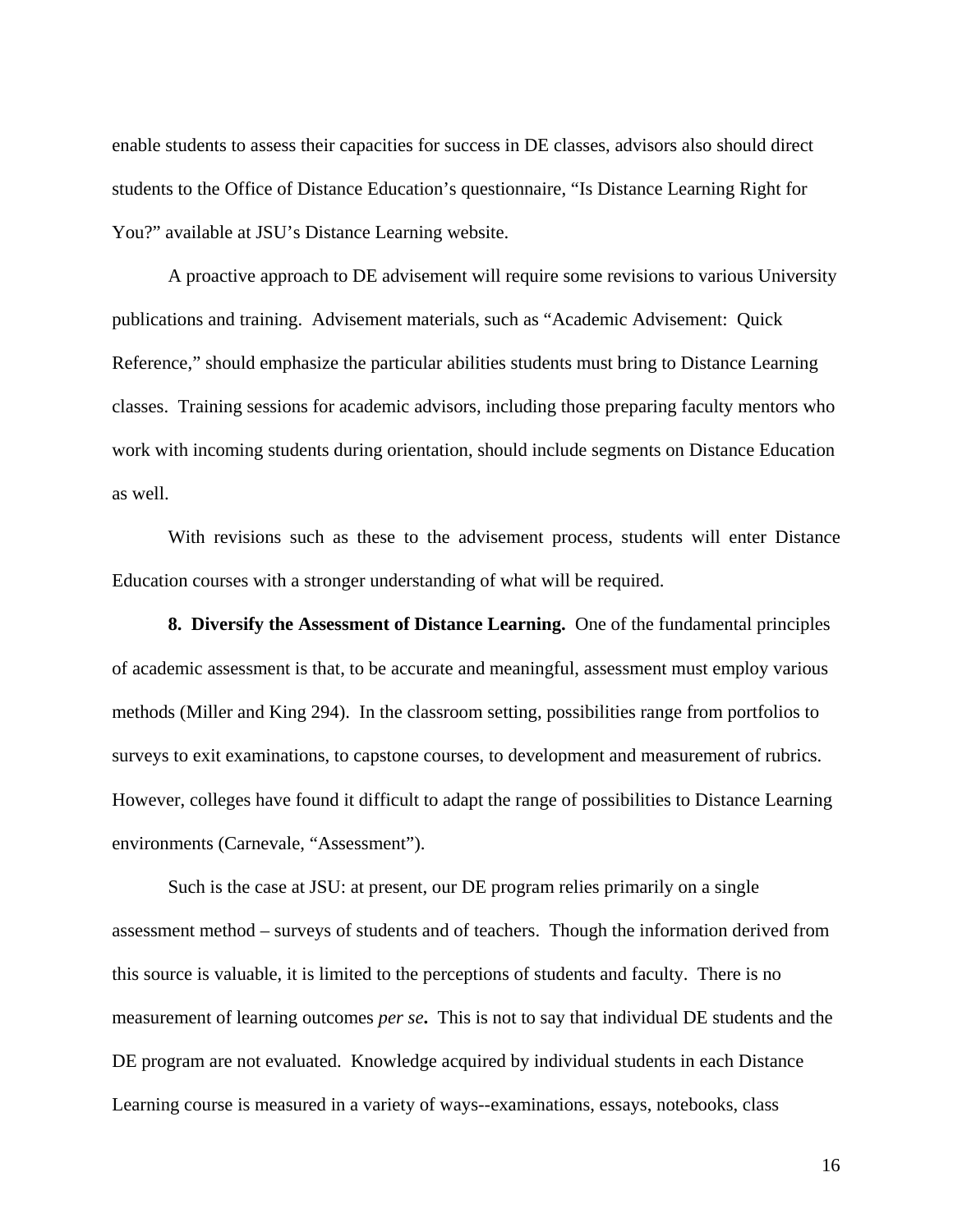participation, and/or research. DE technological support and DE faculty are evaluated *via* surveys. Currently, however, no systematic, program-wide assessment of learning outcomes in Distance Education is in place. This runs counter to basic assessment principles and methodology, to SACS policy, and to the University's assessment program, articulated in the *PPP*. Among its "Best Practices for Electronically Offered Degree and Certificate Programs," SACS recommends "documented assessment of student achievement [...] conducted in each course and at the completion of the program, by comparing student performance to the intended learning outcomes" (12). The *PPP* reiterates this: "[e]lements covered in the evaluations/assessments should include educational effectiveness [and] student learning outcomes[...]" (34). Fortunately, SACS, in the recommendations from its last reaccreditation visit, did not pursue the problem. It may be that the visitation team appreciated the intricacies currently involved in assessing Distance Learning. However, given SACS policy–as well as the University's--on this issue, our institution must move towards implementing a process for measuring DE learning outcomes. The logistics of such a process may be complicated, but they are by no means impossible (Carnevale, "Assessment"). With close cooperation between The Office of Distance Education and The Office of Institutional Research and Assessment, the means for tracking and evaluating performance of Distance Learning Education students, and for comparing performance of DE students with that of corresponding classroom students can be developed. And if the University is committed to the quality of the learning it provides, such assessment strategies must be implemented.

**9. Maintain/Upgrade DE Technology.** Because DE pedagogy is, in large part, a function of DE technology, "the infrastructure required for any form of distance education [...] is key to the success of any course offered at a distance" (Miller and King 292). To be effective, a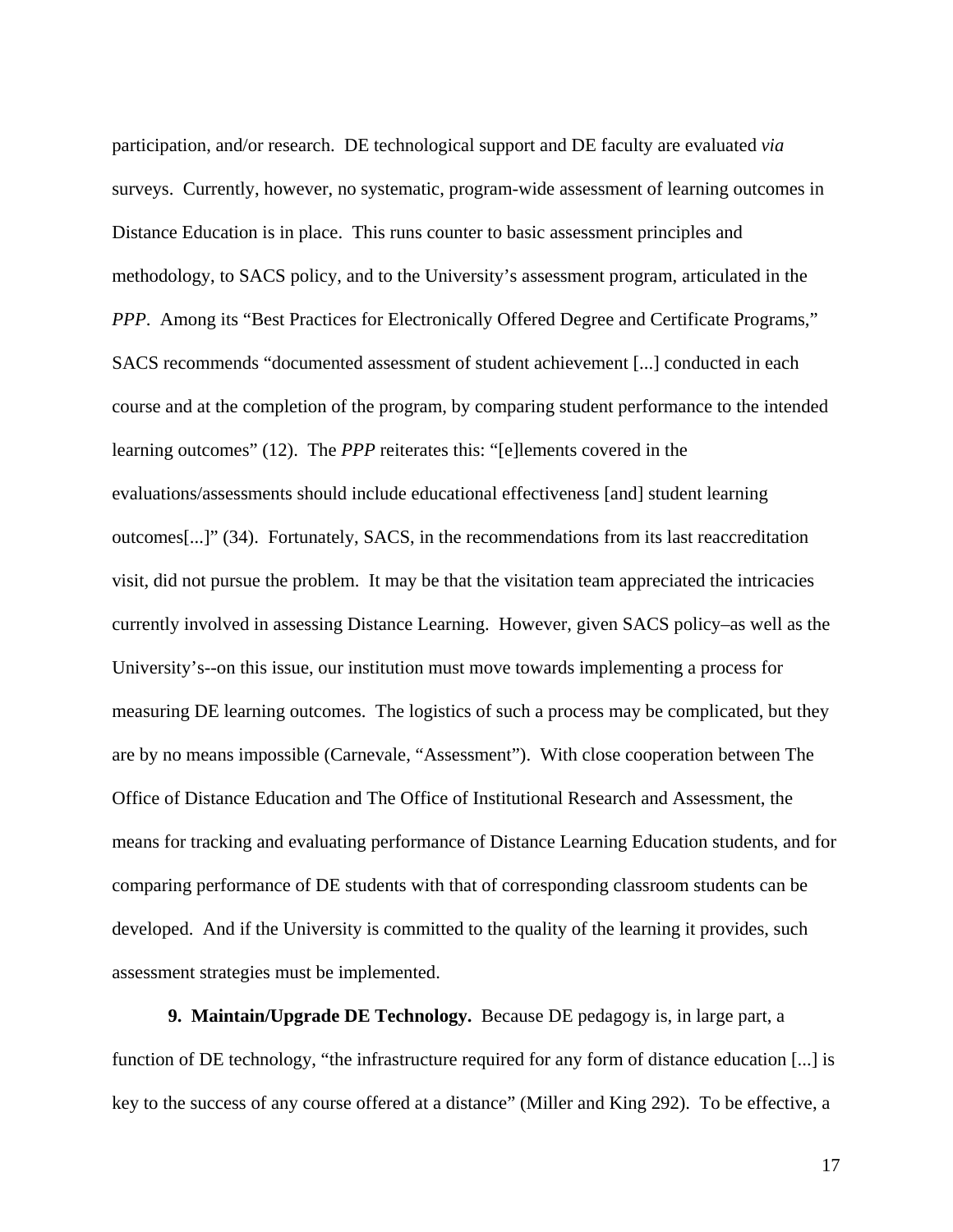school's Distance Learning technology "must be able to support the course requirements, be user-friendly, and as robust as possible" (288).

From the inception of the Distance Education program, JSU has made consistent efforts to maintain and improve its Distance Education infrastructure. Recent innovations include upgrades in the Blackboard Learning System ("Technological Advances"), an Instructional Technology and Design Lab to assist faculty in creation of DE teaching materials ("Instructional Technology & Design Laboratory"), DVD/CD-ROM duplicator, Integration and ASP (King). Since Distance Learning is a new and rapidly evolving pedagogy employing a variety of technologies which are rapidly evolving as well, the tasks of maintaining and upgrading represent a constant, multifaceted process. As Miller and King note, "[e]fforts targeting more effective uses of technology to improve pedagogy" must be ongoing (294). The University must ensure that such efforts remain integral components of its Distance Education endeavor.

#### **Conclusion**

While most of the recommendations offered in this report have not been mandated in specific terms by accreditation bodies, each of these recommendations represents the application of sound educational principles espoused by these agencies. Thus, their implementation can only strengthen our University's position whenever the institution or its programs undergo review. By enacting these recommendations, Jacksonville State University reaffirms its commitment to ensuring quality education, in both the virtual and the traditional classrooms.

None of the recommended measures repeats (re)accreditation processes, nor do they infringe on the purviews of accreditation bodies. While, in theory, these agencies have the right to review each and every course for themselves, the broad scopes of their respective missions as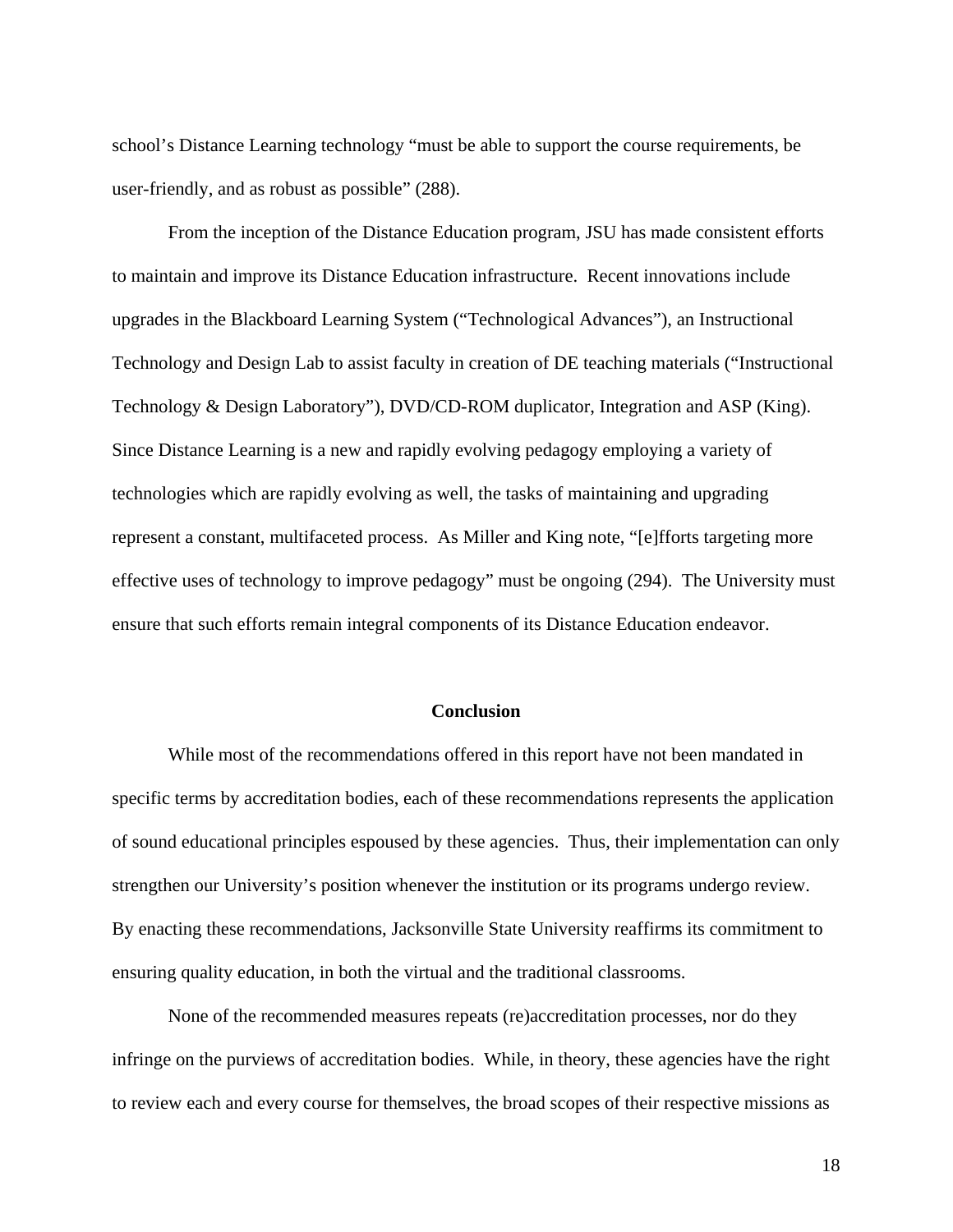regional or national accreditation bodies make this impossible. At present, SACS accredits 787 institutions in eleven Southern states and Latin America ("Accredited and Candidate List"); NCATE accredits 602 colleges, and currently is considering applications from 100 others (NCATE). Visits by their teams and by those of other accrediting bodies occur only at extended intervals and within brief periods.

Under such circumstances, representatives cannot possibly review every relevant course an institution has approved or offered since their last visit. The accrediting agencies they represent establish and maintain broad parameters; individual institutions establish and maintain particular policies. By the policies it enacts, the institution proclaims its standards and its character. Jacksonville State University and its Office of Distance Education have put in place an ambitious Distance Learning system; the institution's administrators must make every effort to ensure that it consistently offers quality education to JSU students.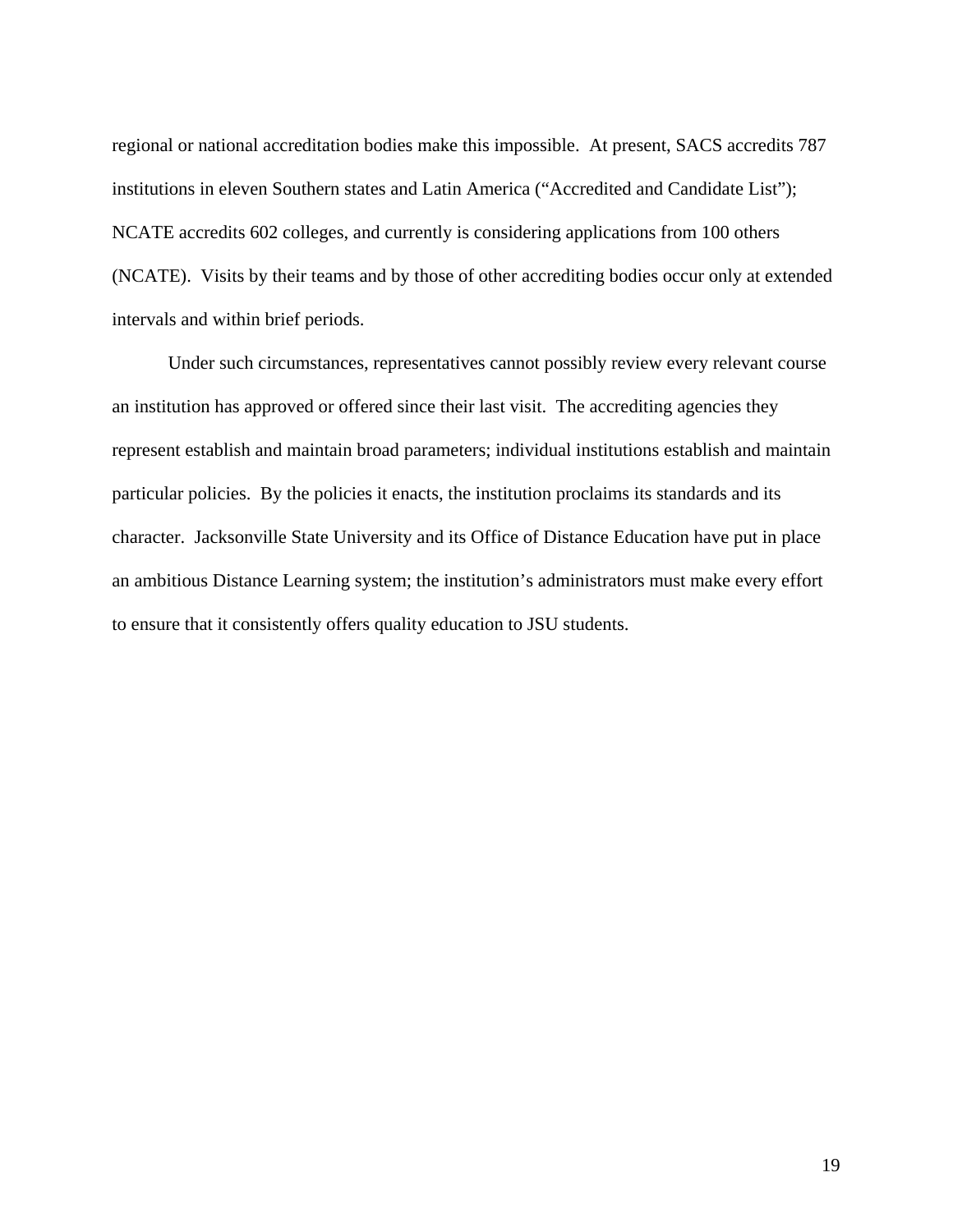## **APPENDIX A**

# **POLICY ON PLAGIARISM AND UNAUTHORIZED COLLUSION: UNIVERSITY OF LIVERPOOL**

#### **Plagiarism and unauthorised collusion**

In the Virtual Classroom, it is inevitable that students will be aware of, and benefit from, the work done by their colleagues. Indeed, collaboration in the Virtual Classroom is key to our teaching and learning approach. However, it is clear that there must be limits on this collaboration to maintain the integrity of the qualifications you are seeking. Two kinds of unacceptable behaviour need highlighting: plagiarism and collusion. Laureate Online Education and The University of Liverpool employ various plagiarism and collusion detection tools on an ongoing basis.

## **Plagiarism includes:**

The representation of the work, written or otherwise, of any other person (including another student) or any institution as the candidate's own. Examples of plagiarism may be in any of the following forms:

(i) The verbatim copying of another's work without acknowledgement

(ii) The close paraphrasing of another's work by changing a few words or altering the order of presentation without acknowledgement

(iii) Unacknowledged quotation of phrases from another's work

(iv) The deliberate and detailed presentation of another's concept as one's own

On the bottom of this page, you will find illustrative examples of the concept of plagiarism.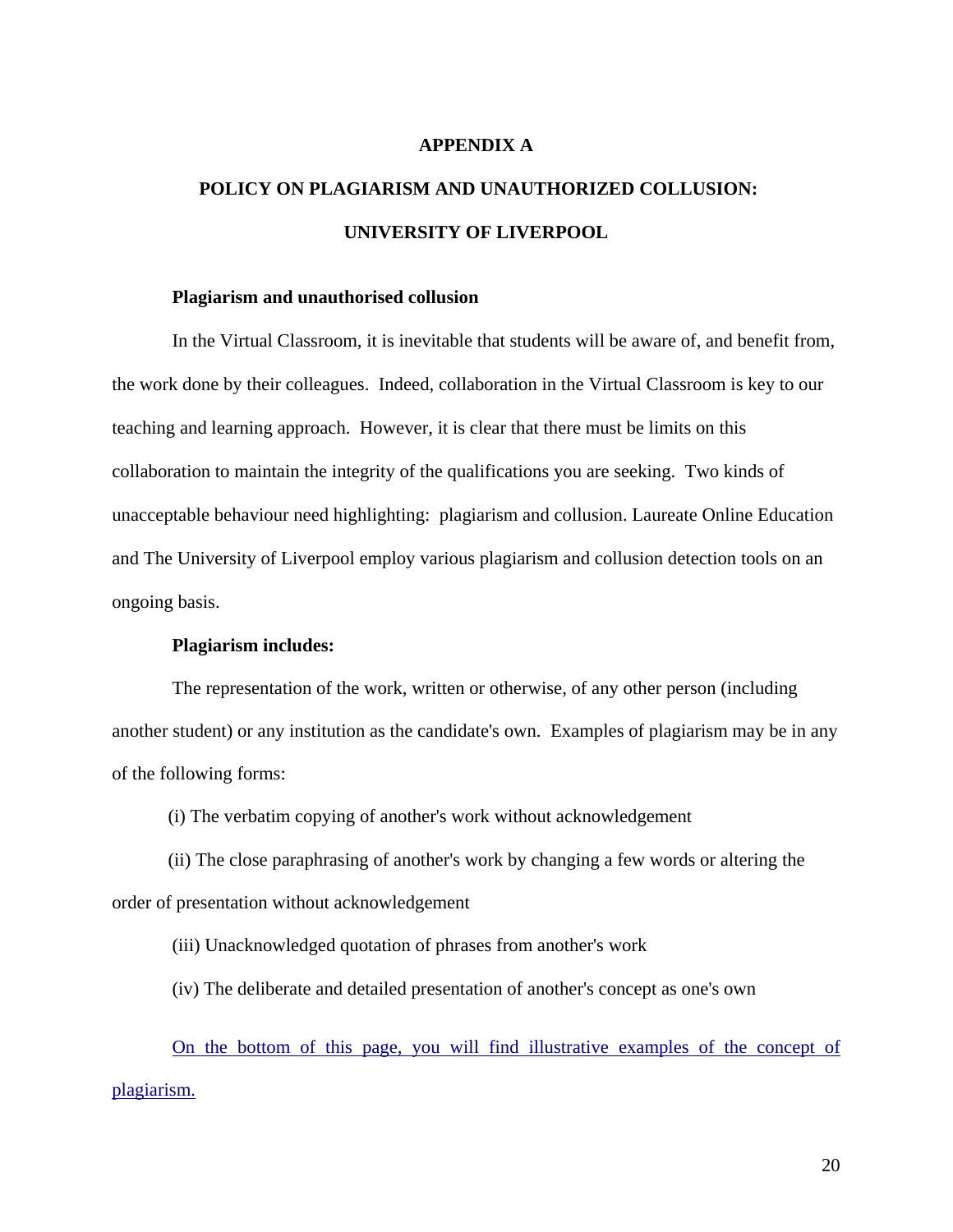## **Collusion includes:**

(i) The conscious collaboration, without official approval, between two or more students in the preparation and production of work which is ultimately submitted by each in an identical, or substantially similar, form and is represented by each to be the product of his or her individual efforts

ii) Collusion also occurs where there is unauthorised co-operation between a student and another person in the preparation and production of work, which is presented as the student's own

In most cases, co-operation between students in the Virtual Classroom will take the form of open discussion, which is available to the whole student group, Instructor, and other relevant staff. This kind of discussion is almost always legitimate and valuable, and if it is not, the Instructor will intervene to say so. However, any other kind of collaboration or use of another person's work, especially that which is not visible in the Virtual Classroom, runs the risk of being regarded as unacceptable collusion or plagiarism.

## **To avoid this, you must:**

(i) Seek advice from the module Instructor before embarking on any collaboration that takes place outside the Virtual Classroom, or in any other case when you are in doubt

(ii) Include in any work you hand in that involved any such collaboration a statement explaining the nature and extent of the help you received. For example, "Student X and I worked together on this topic" or "Y helped me with part (b)". In some cases, the Instructor may think it is appropriate to take account of the help you have received in determining the grade to be awarded for the work.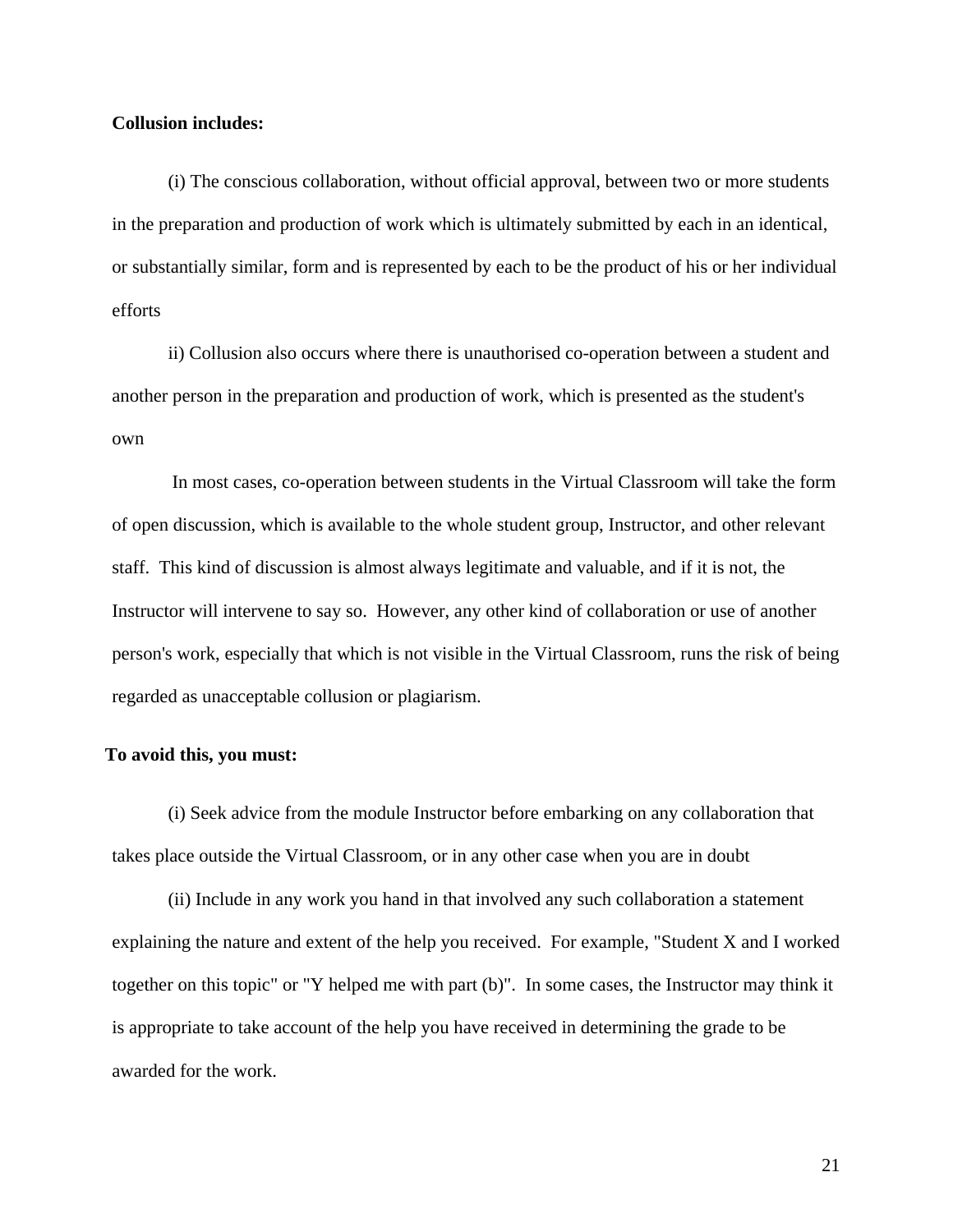#### **Re-submission of materials**

We are sometimes questioned about the status of materials that are resubmitted in a class due to a student's repeating a class, or similar assignments reappearing in different classes. If you are resubmitting material that has already been submitted by you in a previous class, you must inform the Instructor of the current class of this fact, and detail where this material was used in the past and what modifications you made.

## **Supervision**

The Virtual Classroom is monitored - procedures are used for random checks on possible plagiarism and the automatic detection of duplicated work. All work submitted for assessment is reviewed by the Instructor, other staff at Laureate Online Education and the University of Liverpool, and an independent external examiner. Any observed collaboration, which is not open or declared, will be treated as a case of unauthorised collusion. Any suspected case of plagiarism or collusion will be reported to the Board of Examiners. If the Board of Examiners decides that plagiarism or collusion has taken place, the Board shall have the discretion to award the marks (if any), which it thinks appropriate in light of the gravity and extent of the offence. In the course of handling such a matter, the student will be afforded the opportunity to provide an explanation of the circumstances to the Chairman of the Board of Examiners or to his or her nominated representative.

It is also open to the University to take further disciplinary action in these cases. For example: If, in the opinion of the Board of Examiners, the gravity of proven plagiarism or collusion calls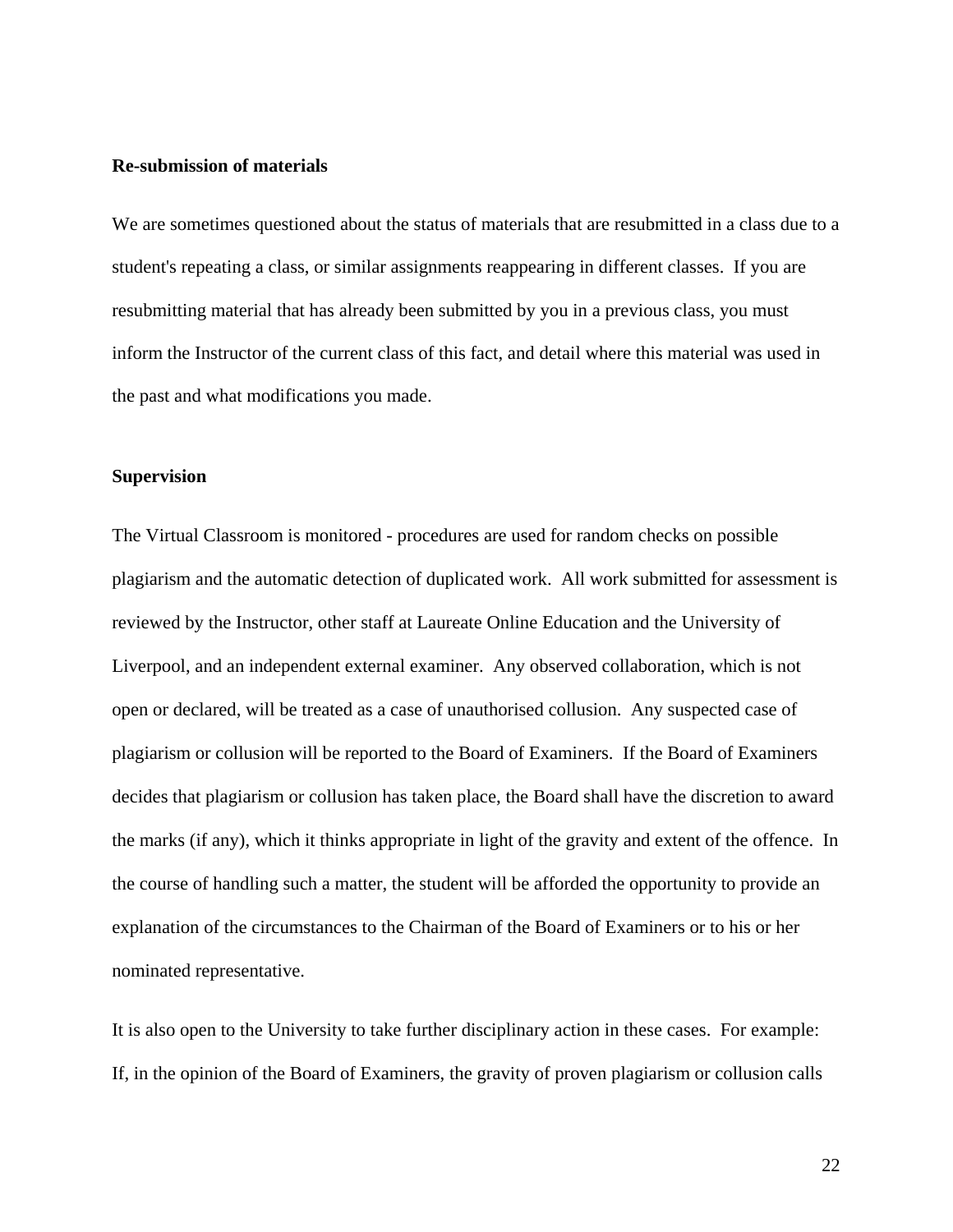into question the propriety of (i) deeming the candidate to have been successful in the completion of a module or the dissertation, or (ii) recommending an award in accordance with the total accumulated marks, the Chairman of the Board of Examiners in consultation with the Dean of the appropriate faculty shall submit a report and recommendation for the consideration of the Senate Committee for the Award of Degrees, Diplomas and Certificates. Following consideration of such report and recommendation, the Senate Committee for the Award of Degrees, Diplomas and Certificates shall have the power to determine that in accordance with the circumstances, either (i) the type of award be modified, (ii) the candidate be failed and no award be made, or (iii) the matter be referred for further review by the Board of Examiners.

#### **An illustrative explanation of Plagiarism**

A number of forms of plagiarism are listed above, the first of which is: "The verbatim copying of another's work without acknowledgement." For example, suppose I was asked to explain the difference between E-commerce and E-business. I might give as my answer: The term ecommerce is increasingly being used to describe online retailing, for example the use of the Web to sell books. The term e-business is increasingly being used to describe all business activities using the Internet, not just online retailing.

This would be a case of plagiarism because I have copied this definition directly from a textbook. To avoid the charge, my answer could have been: The distinction has been defined in the following way: "The term e-commerce is increasingly being used to describe online retailing, for example the use of the Web to sell books. The term ebusiness is increasingly being used to describe all business activities using the Internet,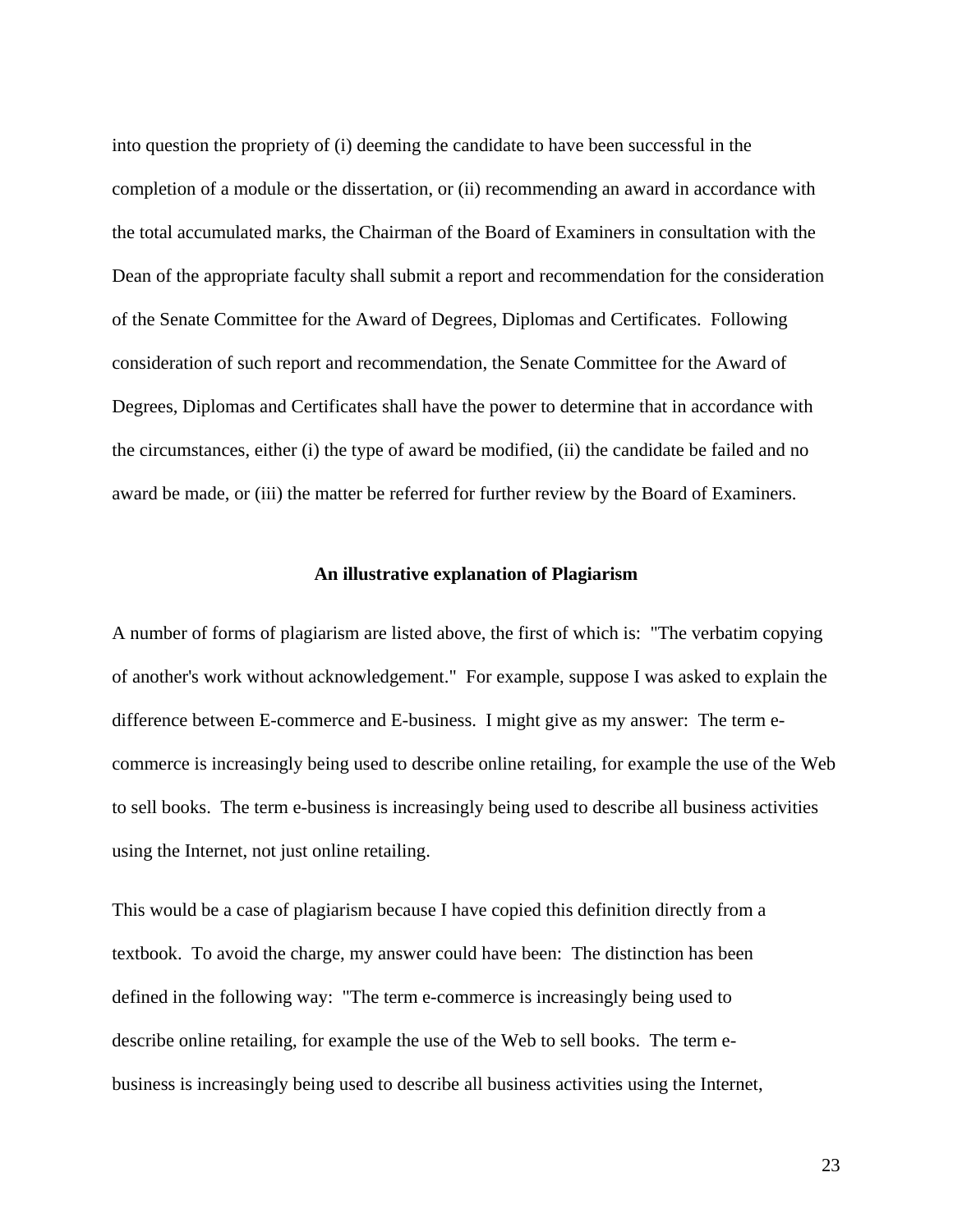not just online retailing" (Darrel Ince, "Developing Distributed and E-commerce Applications", Addison-Wesley 2002).

The key elements are: First, the use of **quotation marks** to show that I am using someone else's words verbatim, and second, the **citation** of the source of the information. Here I have cited the source in a complete and formal way. In a classroom discussion, for example, you might be less formal. It could be sufficient to say something like: "definition taken from Ince's book". However, even in this case it is essential to make it clear that you are using someone else's words.

Alternatively, my answer might have been: E-commerce is the term used to describe online retailing, for example selling books over the Web, whereas e-business is the term that describes all business activities using the Internet, not just online retailing.

This would still be plagiarism because all I have done is reword Ince's definition - this falls within the second example given in the Code of Conduct: "The close paraphrasing of another's work by simply changing a few words or altering the order of presentation, without acknowledgement"

To avoid plagiarism, I would have to say something like: E-commerce is the term used to describe online retailing, for example selling books over the Web, whereas e-business is the term that describes all business activities using the Internet, not just online retailing (Ince, 2002).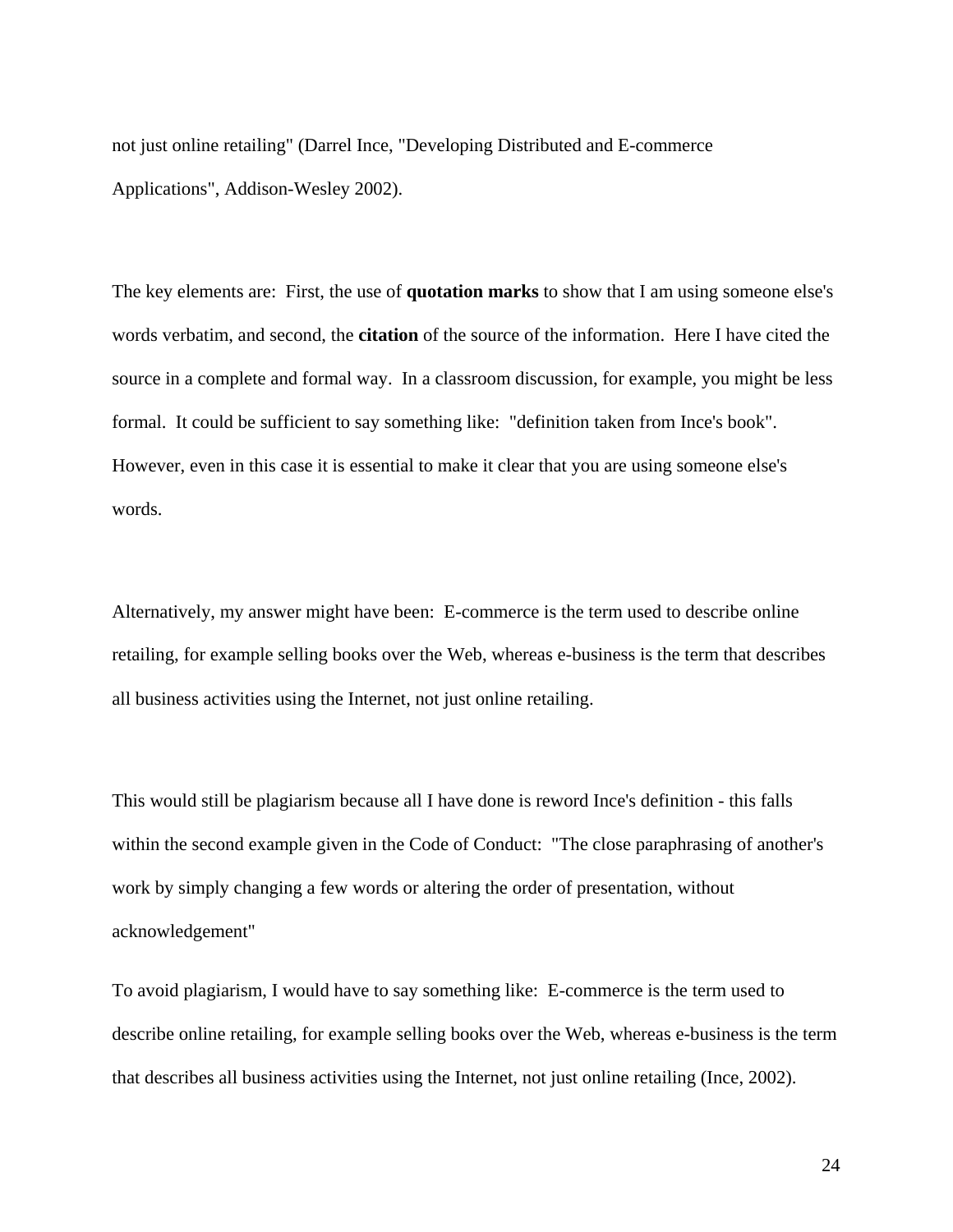Notice here that I have not used quotation marks (because I am not quoting verbatim), but I have given the citation (in a shorter form) to show the source of my information. You should do this in any case where the information you give comes directly from a written (or Web) source, even if you have changed the words completely because "the deliberate and detailed presentation of another's concept as one's own" (Code of Conduct) is also plagiarism.

So, to summarise: the two key rules are:

1. Whenever you use information taken from any written or Web source, or even given to you personally by some other person, you must always give a citation to acknowledge that it is not entirely your own idea.

2. Whenever you use anyone else's words, you must put them in quotation marks.

If you follow these rules, you cannot be accused of plagiarism. Of course, an answer entirely in this form may not get a very good grade from your Instructor. However, I could have said something like: Ince defines E-commerce as "online retailing, for example the use of the web to sell books", and uses the term E-business to describe all business activities on the Internet. The latter could include many other kinds of activity other than retailing, for example "Business-to-Business" (BtoB) exchanges. Many businesses are now using the Internet to implement an overall management of their supply chain; this kind of application would be described as E-business rather than E-commerce. So, an application which only involves customer ordering and payment would be e-commerce, but if this process was integrated into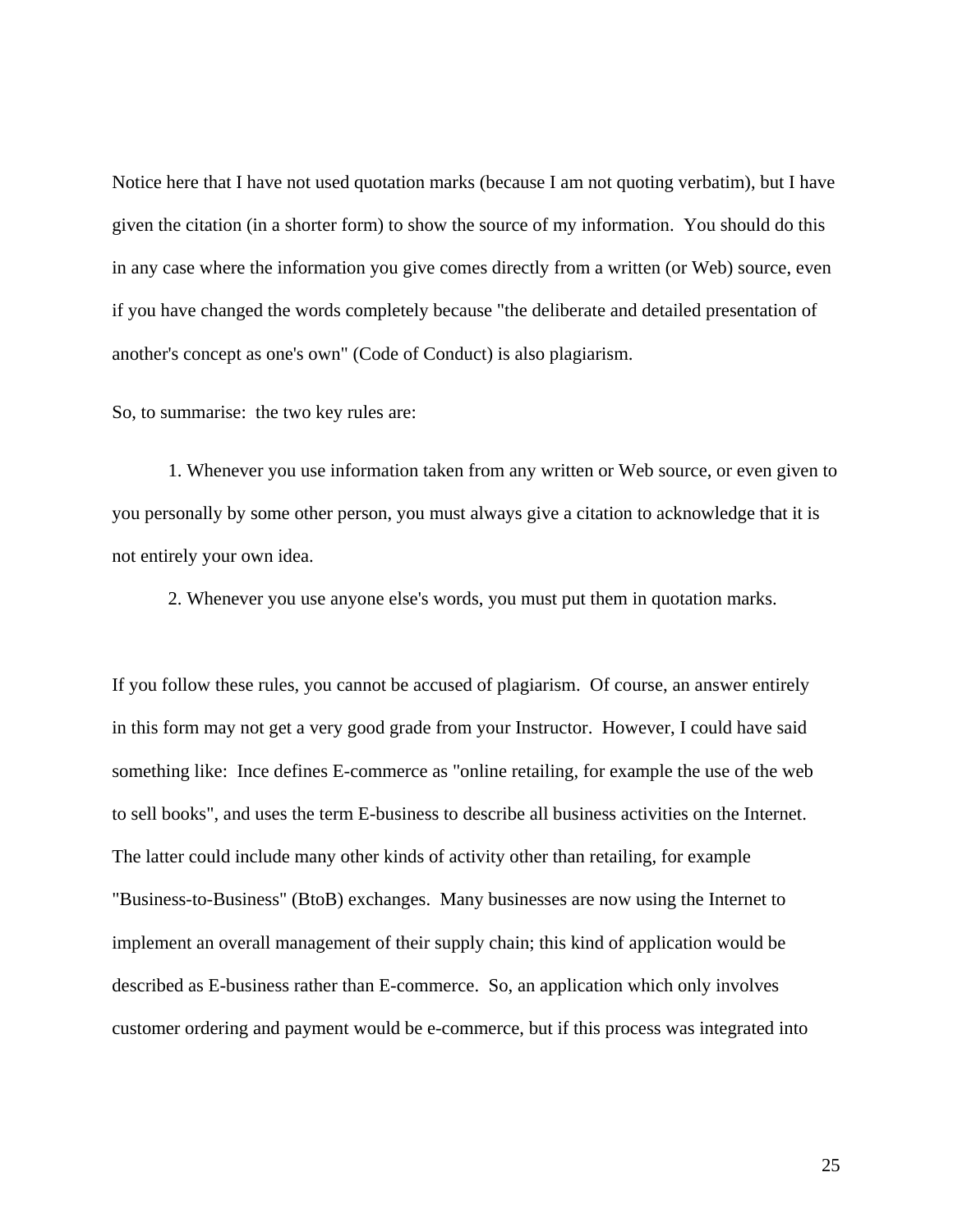an overall system which also performed stock control and ordering from suppliers, it would be more properly regarded as E-business.

I have used information (including a direct quotation) from a cited authority (Ince), but I have also enlarged upon this by adding my own thoughts on the subject. It is this "added value" (only a little, in this case!), which is usually expected when you complete an assignment or answer a discussion question. It is to be expected, of course, that most of the information you give will be taken from others; what is required is that you reflect upon it and add your own interpretation. An answer that shows this will demonstrate that you have a proper understanding of what you have read and, by presenting the information in a new way, perhaps help others to understand it better as well.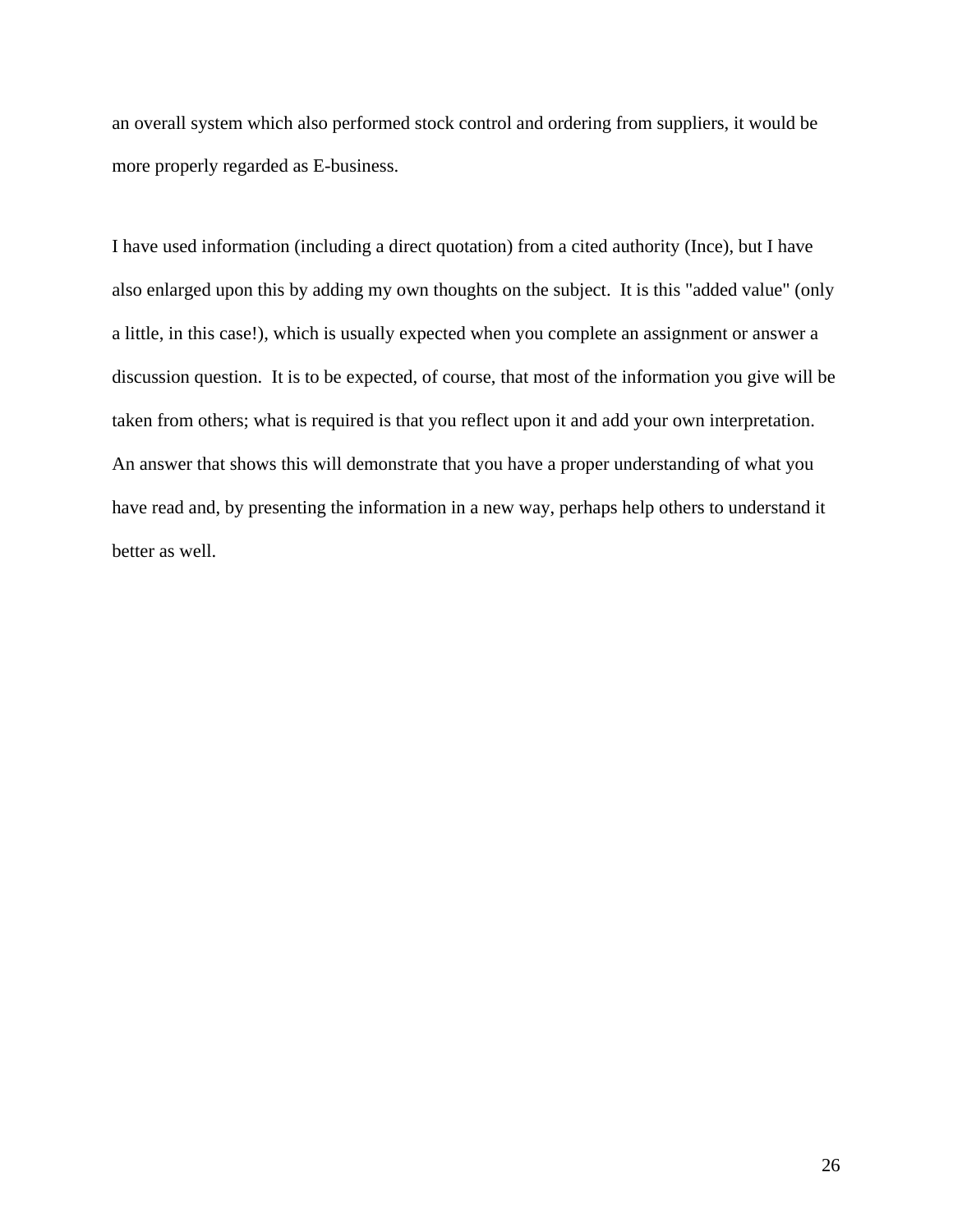### **APPENDIX B**

## **PLAGIARISM TESTIMONIAL:**

## **UNIVERSITY OF LIVERPOOL**

#### Student name:

Date:

By sending this message I certify that I have read and that I understand the regulations of The University of Liverpool and Laureate Online Education regarding plagiarism and unauthorized collusion.

I understand that all of the assignments submitted by me in the course of this module should be work written by me, and that they should clearly cite each and every source that was used in their development.

I understand that submitting materials, or parts of materials, that were not created by me, without clear citation of the source, constitutes academic plagiarism and is a punishable act of academic fraud.

I understand that unauthorized collusion with another student or anyone else is also a punishable act of academic fraud.

I understand that I might be asked to explain close similarities between work submitted by me and work created by others, or to explain considerable changes in my usual writing style. I understand that inability to provide a convincing explanation to these will be taken as evidence that the said work was not created by me.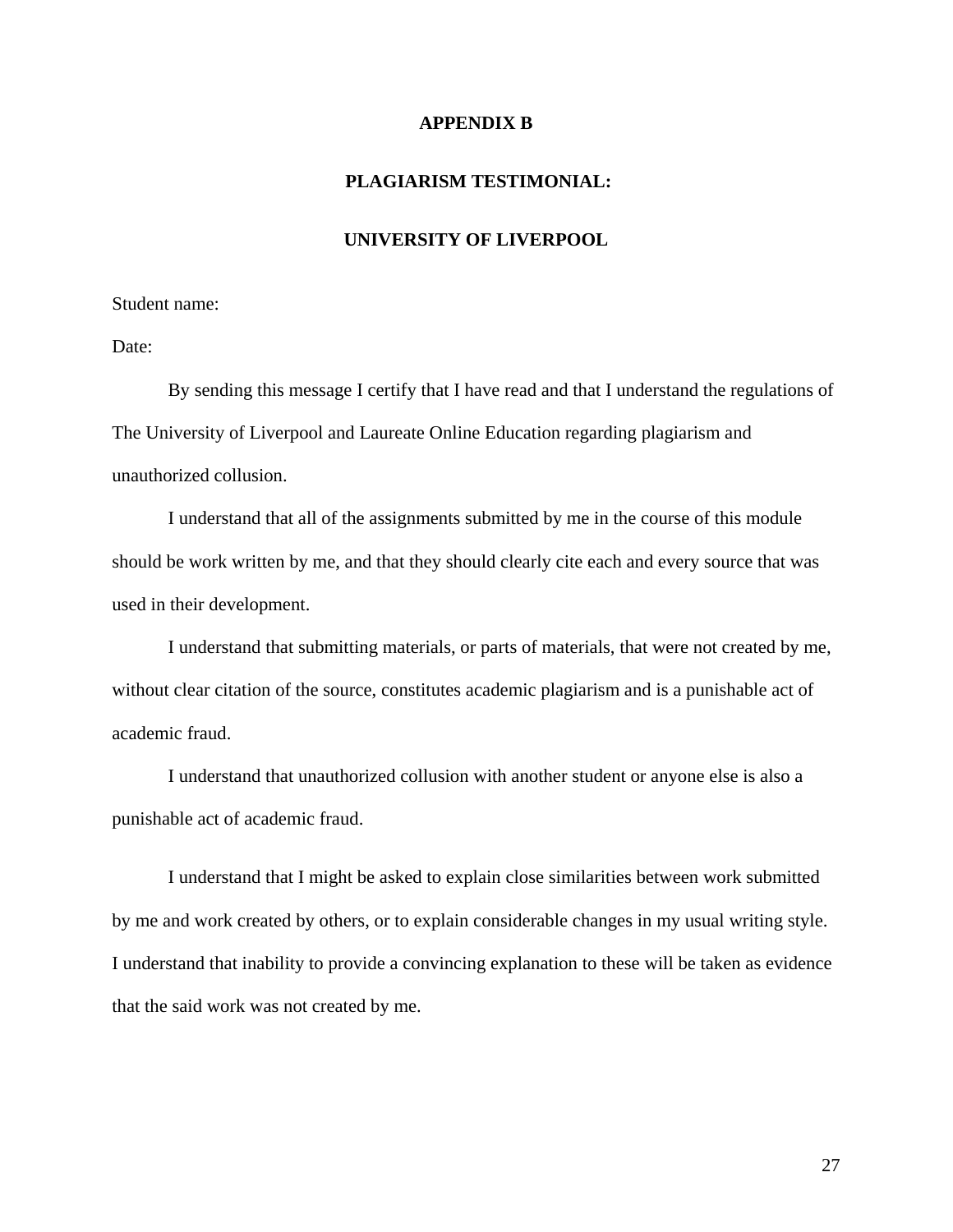## **Works Cited**

Auburn University. *Comprehensive Policies and Procedures: Distance Education Programs and Courses.* 2002.

Berg, Gary A. *Why Distance Learning?* Westport, CT: Praeger, 2002.

Carnevale, Dan. "Assessment Takes Center Stage in Online Learning." *The Chronicle of Higher Education* 13 April 2001: A43. 21 October 2004 <http://chronicle.com/weekly/v47/i31/31a04301.htm>.

- - -. "Learning Online to Teach Online." *The Chronicle of Higher Education* 31 October 2003: A31. 21 October 2004 <http://chronicle.com/weekly/v50/i10/10a3101.htm>.
- - -. ""Whether Online or in a Classroom, Courses Take About the Same Amount of Time to Teach, Study Finds. *The Chronicle of Higher Education* 26 March 2004: A31. 21 October 2004

<http://chronicle.com/weekly/v50/i29/29a03102.htm>.

- Carr, Sarah. "As Distance Education Comes of Age, the Challenge is Keeping the Students." *The Chronicle of Higher Education* 11 February 2000: A39. 21 October 2004 <http://chronicle.com/weekly/v46/i23/23a00101.htm>.
- Commission on Colleges, Southern Association of Colleges and Schools. "Accredited and Candidate List: Alpha Order; March, 2005."

http://www.sacscoc.org/pdf/weblist0305alpha.pdf. 21 June, 2005.

—. "Best Practices for Electronically Offered Degree and Certificate Programs." 2000. 12 November 2004.

<http://www.sacscoc.org>.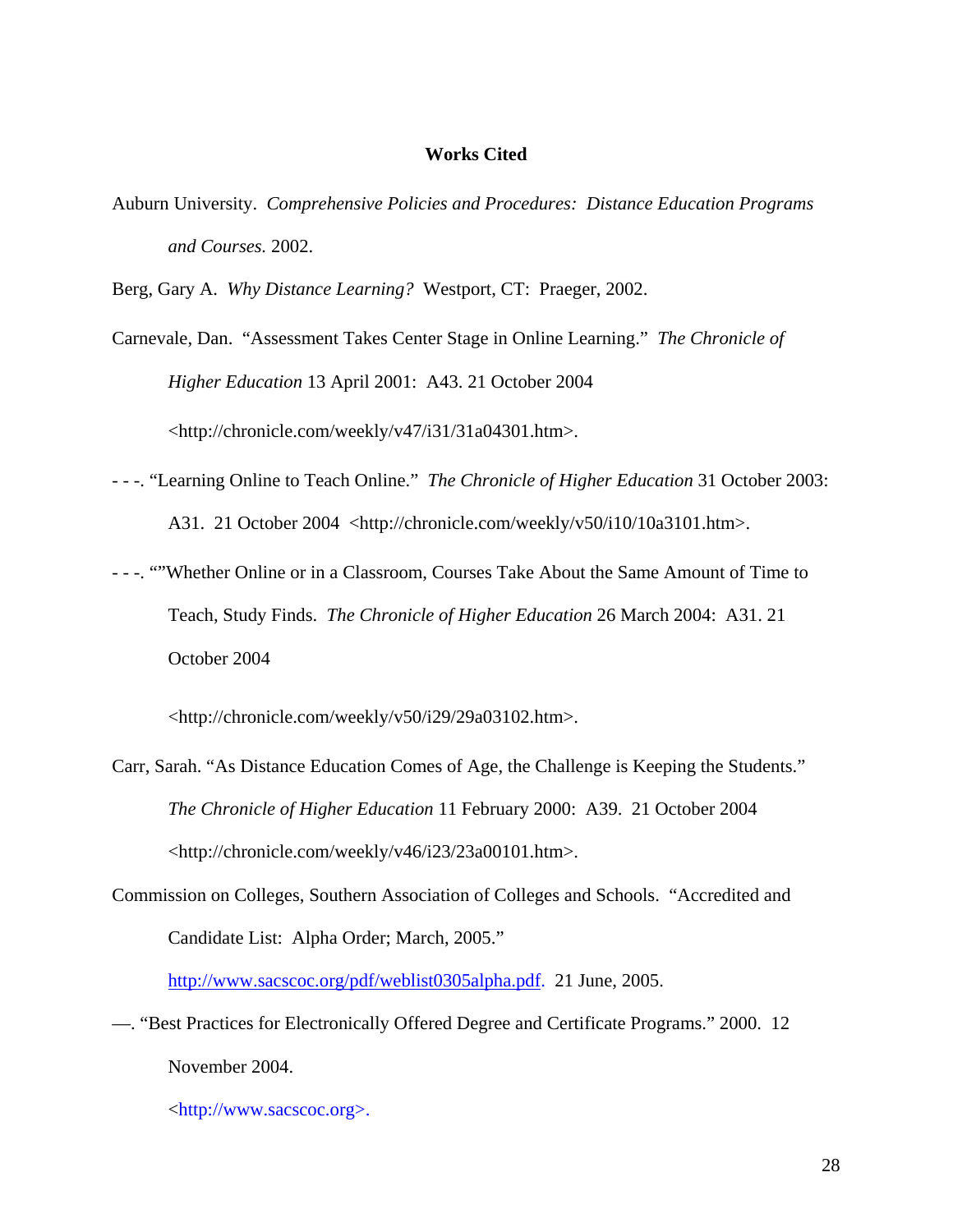Durden, William. "Liberal Arts for All, Not Just for the Rich." *The Chronicle of Higher Education* 19 October 2001: B 20. 21 October 2004 <http://chronicle.com/prm/weekly/v48/i08/08b2001.htm>.

Jacksonville State University. *Faculty Handbook.* 

<http://www.jsu.edu/depart/avpasa/Handbook.htm#1.5.7\_STANDING\_>. 21 June, 2005.

---. "49.6% Increase in Students Taking at least 1 Class via Web." *Jacksonville State University News Wire*.

<http://www.jus.edu/july\_dec2002/internheadcount.html>.

- Jacksonville State University Office of Distance Education. "Instructional Technology & [sic] Design Laboratory."*Eminus: Jacksonville State University's Office of Distance Education Newsletter* 3.1 (Fall 2004): 4.
- - -. *Jacksonville State University Distance Education Plans, Policies and Procedures.* Draft Revised December 18, 2002.
- - -. "Office of Distance Education." Report on DE activities during '03-'04 academic year.
- - -. "Online Programs Offered AT JSU." *Eminus: Jacksonville State University's Office of Distance Education Newsletter.* 1.3 (Fall 2004): 2.
- - -. "Technological Advances." *Eminus: Jacksonville State University's Office of Distance Education Newsletter* 2.1 (Fall 2003): 3.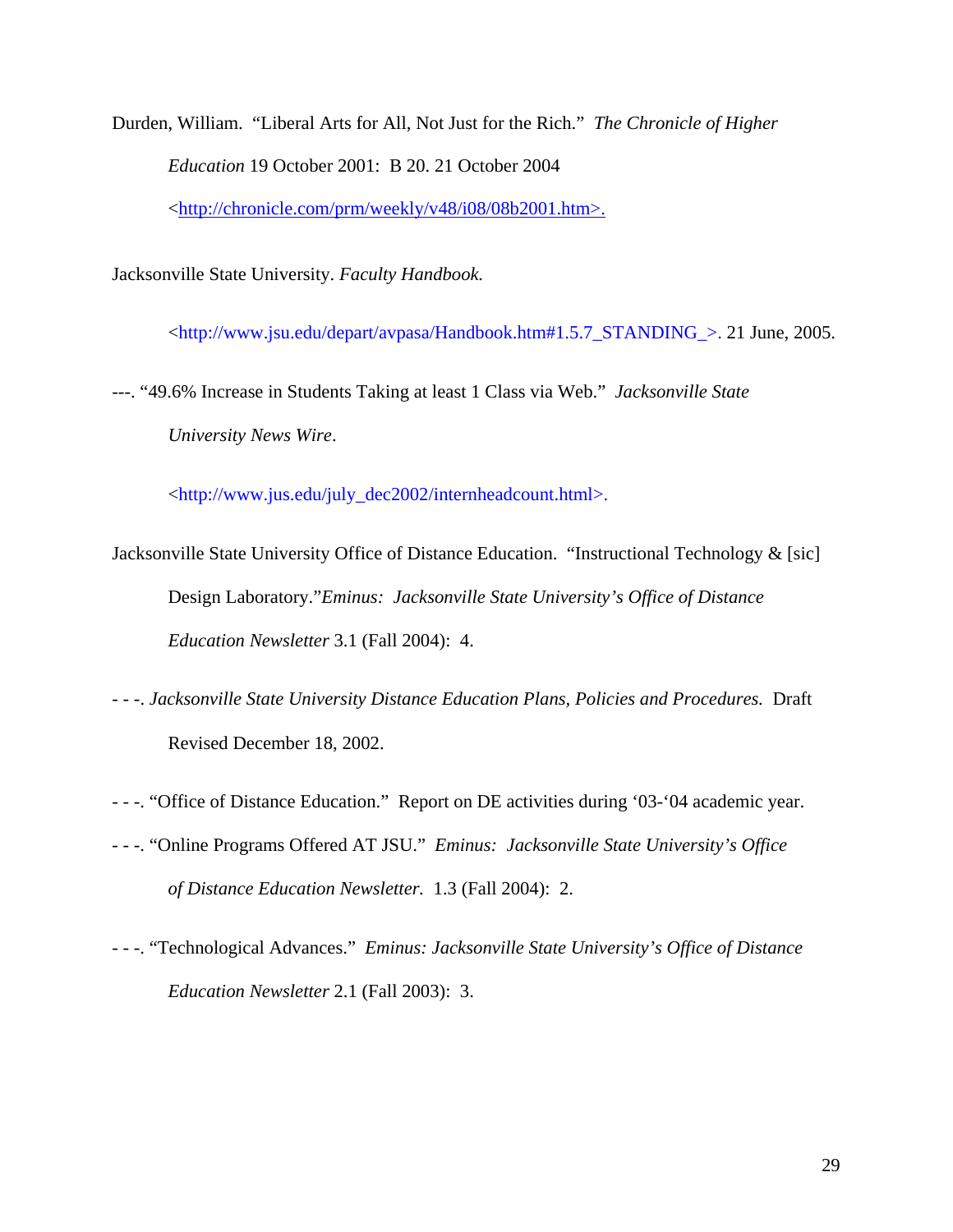Miller, Thomas W. And Frederick B. King. "Distance Education: Pedagogy and Best Practices in the New Millennium." *International Journal of Leadership in Education.* 6 (2003): 283-297.

National Council for the Accreditation of Teacher Education. "About NCATE: [sic]."

http://www.ncate.org/public/aboutncate.asp?ch=1. 21 June, 2005

University of Georgia Independent and Distance Learning. "Developing or Revising a Course." 21 December 2004.

<http://www.gactr.uga.edu/idl/faculty/developing.phtml #p...>

University of Liverpool. "Policy on Plagiarism and Unauthorised Collusion." —. "Plagiarism Testimonial."

University of West Georgia Distance and Distributed Education Center. "Effectiveness Evaluation, 2003-2004: Distance and Distributed Learning." 21 December, 2004.

<http://distance.westga.edu/Effectiveness/effectiveness...>.

Young, Jeffrey R. "Faculty Report at U. Of Illinois Casts Skeptical Eye on Distance Education." *The Chronicle of Higher Education* 14 January 2000: A48. 21 October 2004

<http://chronicle.com/v46/i19/19a04801.htm>.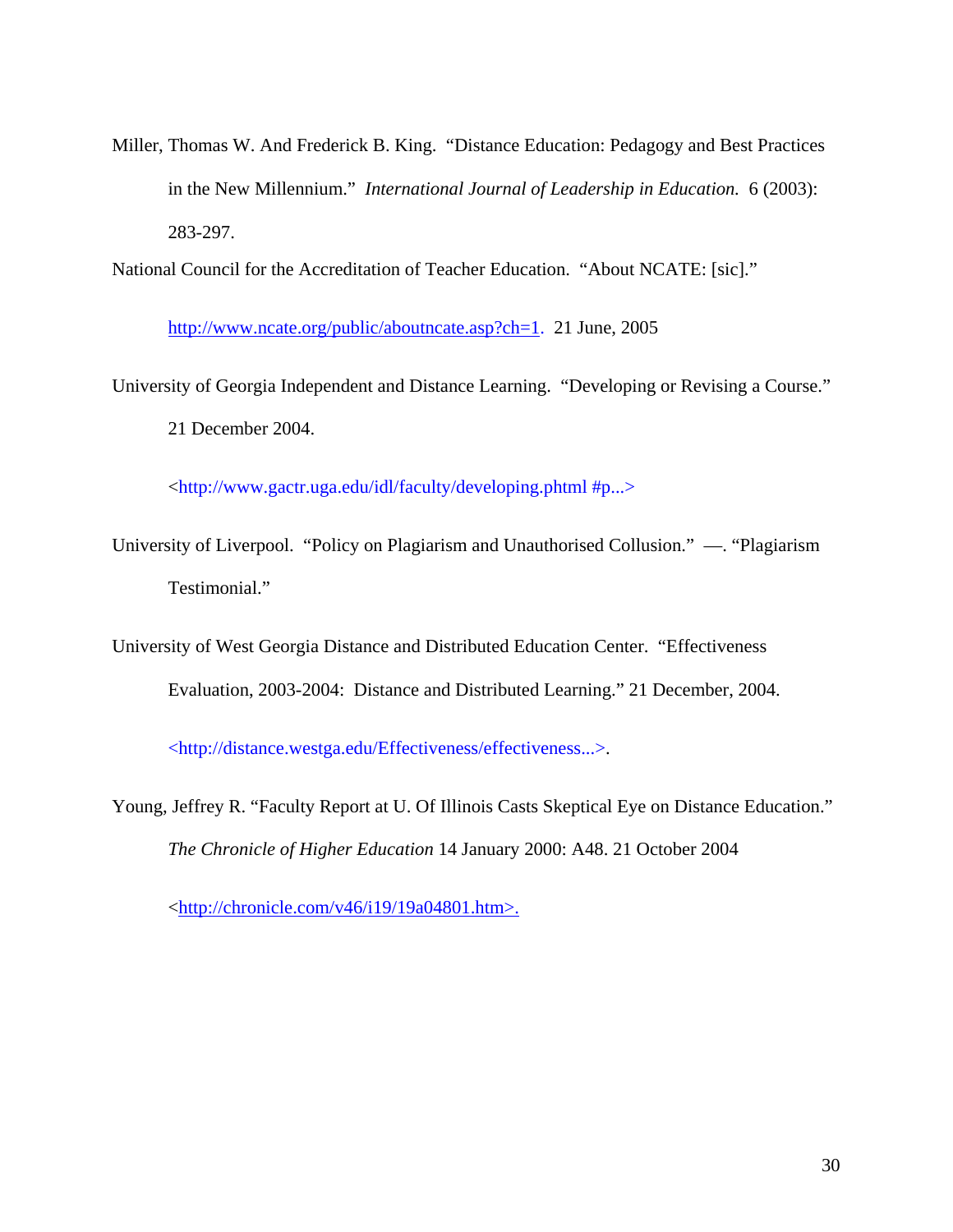#### **Sources for Further Study**

- Garrison, D. R, and Terry Anderson. *E-Learning in the Twenty-First Century: A Framework for Research and Practice.* London and New York: RoutledgeFalmer, 2003.
- Gillette, David. "Pedagogy, Architecture, and the Virtual Classroom." *Technical Communication Quarterly* 8.1 (1999): 21-36.
- Haythornthwaite, Caroline, and Michelle M. Kazmer, eds. *Learning, Culture, and Community in Online Education: Research and Practice*. New York: Peter Lang, 2004.
- Maeroff, Gene I. *A Classroom of One: How Online Learning is Changing Our Schools and Colleges.* New York: Palgrave, 2003.
- Marra, Rose M., and David H. Jonassen. "Limitations of Online Courses for Supporting Constructive Learning." *Quarterly Review of Distance Education* 2.4 (2001): 303- 317.
- Melton, Reginald F. *Planning and Developing Open and Distance Learning.* London and New York: Routledge Falmer, 2002.
- Monolescu, Dominique, Catherine Shifter, and Linda Greenwood, eds. *The Distance Education Evolution: Issues and Case Studies*. Hershey, PA: Information Science, 2004.
- Palloff, Rena M., and Keith Pratt. *Lessons from the Cyberspace Classroom: The Realities of Online Teaching*. San Francisco: Jossey-Bass, 2001.
- Perreault, H., et al. "Overcoming Barriers to Successful Delivery of Distance-Learning Courses." *Journal of Education for Business* 77.6 (2002): 313-318.